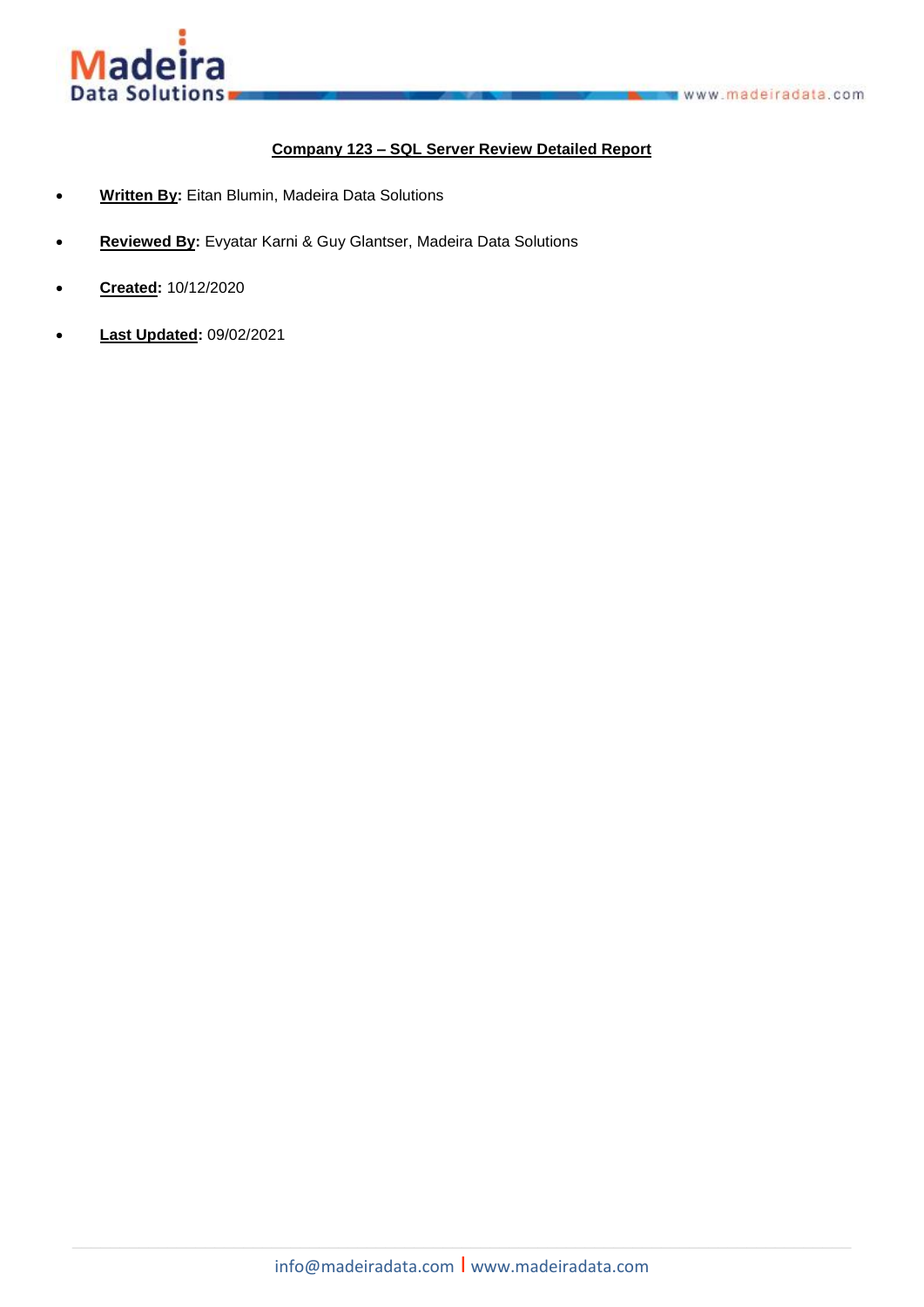

## **1. About This Document**

This document describes the [Business Environment](#page-3-0) and [Technological Environment](#page-3-1) of Company 123. It then details our findings and recommendations based on our SQL Server review.

If you are interested only in the bottom line, then you can read the **Executive Summary.** If you are interested in the details, then jump to the [Findings](#page-4-0) section.

You can use the **Navigation Pane** in Microsoft Word to easily navigate the document. Go to the "View" menu, and in the "Show" section, you will find the "Navigation Pane" checkbox.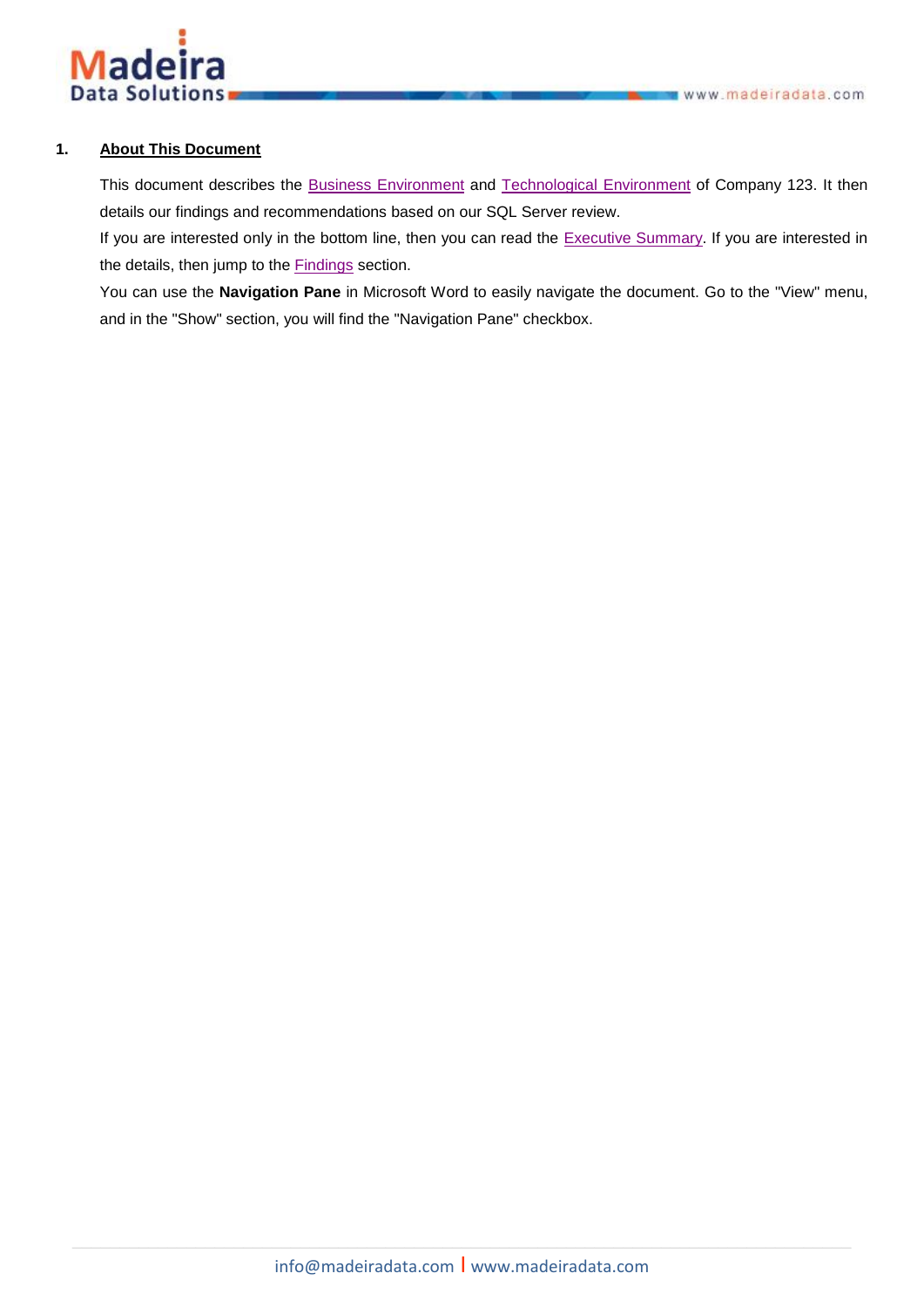

## <span id="page-2-0"></span>**2. Executive Summary**

The following sections describe the bottom-line in each one of the following business categories: performance, availability, security, and cost savings. A red color means the current situation is poor with high risk and should be addressed ASAP. A yellow color means the current situation is not optimal, but there's nothing urgent. A green color means the current situation is good.

#### **Performance**

The CRM analytical system has a very good baseline in terms of database design best practices. But there's still a lot of room for improvement.

Several "small" mistakes seem to have a large negative impact on performance and should be easily rectifiable. Some "larger" issues would require significant redesign on the database structure (such as utilizing a separate "staging" database) but can provide a significant boost to performance and availability.

#### Availability

Currently, the main database (CRM\_DB) is not included in an Availability Group, and as such is at risk of losing data in case of a disaster. There is an "alternative" solution in place implementing a pseudo-log-shipping mechanism to a remote environment, but it cannot be frequently utilized compared to Always On Availability Groups.

The main issue with adding CRM\_DB to Always On is the rate of data modifications which causes an unacceptable overload on the AG synchronization.

By optimizing the data modification processes to "reduce their DML footprint", we can provide an acceptable behavior that would allow the CRM\_DB database to be added to the AG.

Most of these recommendations bleed into the "Performance" topic.

#### **Security**

There are several high-risk factors to the SQL Server security in the CRM server. However, since the server is located in an isolated network, the impact of these risk factors is reduced.

#### Cost Savings

There are a few cost-savings opportunities found during the review.

The most notable of these is the fact that the secondary DR server is fully licensed, even though it doesn't need to be.

There is also a significant amount of data that could potentially be reduced or compressed, possibly leading to cost savings on the data disk(s).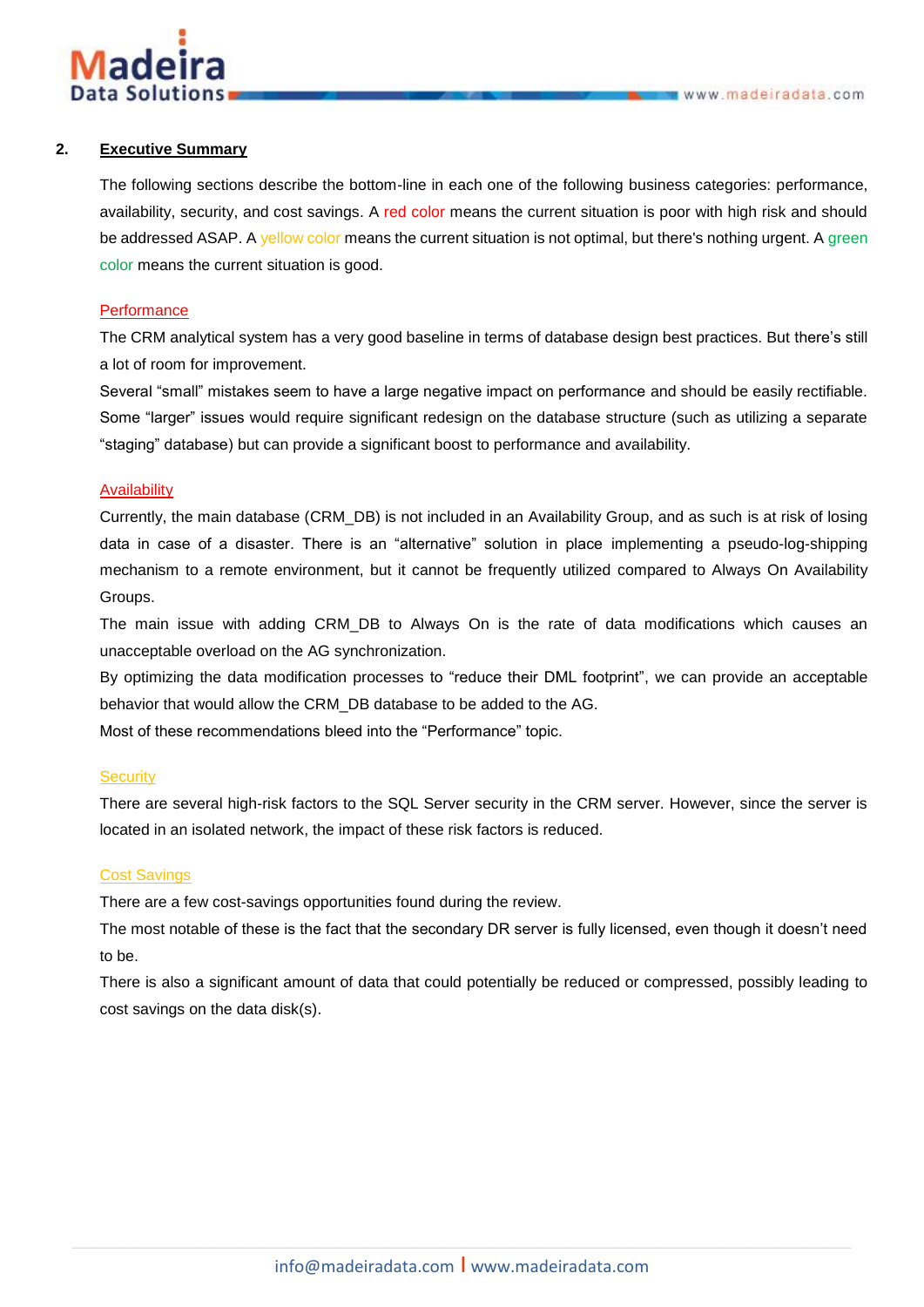

# <span id="page-3-0"></span>**3. Business Environment**

The CRM server is used for various analytical operations and generation of "campaigns". These operations are done manually by the CRM Analyst team via the built-in tools of SQL Server (SSMS, SSIS, etc.).

## <span id="page-3-1"></span>**4. Technological Environment**

Our focus is on the CRM database server and its integration with surrounding environments, so here is the relevant architecture:



The main server in question, CRM02-PRD, is located in a data center in Herzliya. It has an Availability Group set up with a replica server CRM01-PRD, located in New Jersey.

It communicates with other servers via linked servers:

- DWH01-PRD
- SQL02-PRD
- SQL02-DR-PRD

# **5. Review Scope**

- We analyzed all aspects of the data environment, including performance, availability, security, and cost, with a focus on performance especially.
- Most of the findings are based on data collected between **11/10/2020** and **07/12/2020**.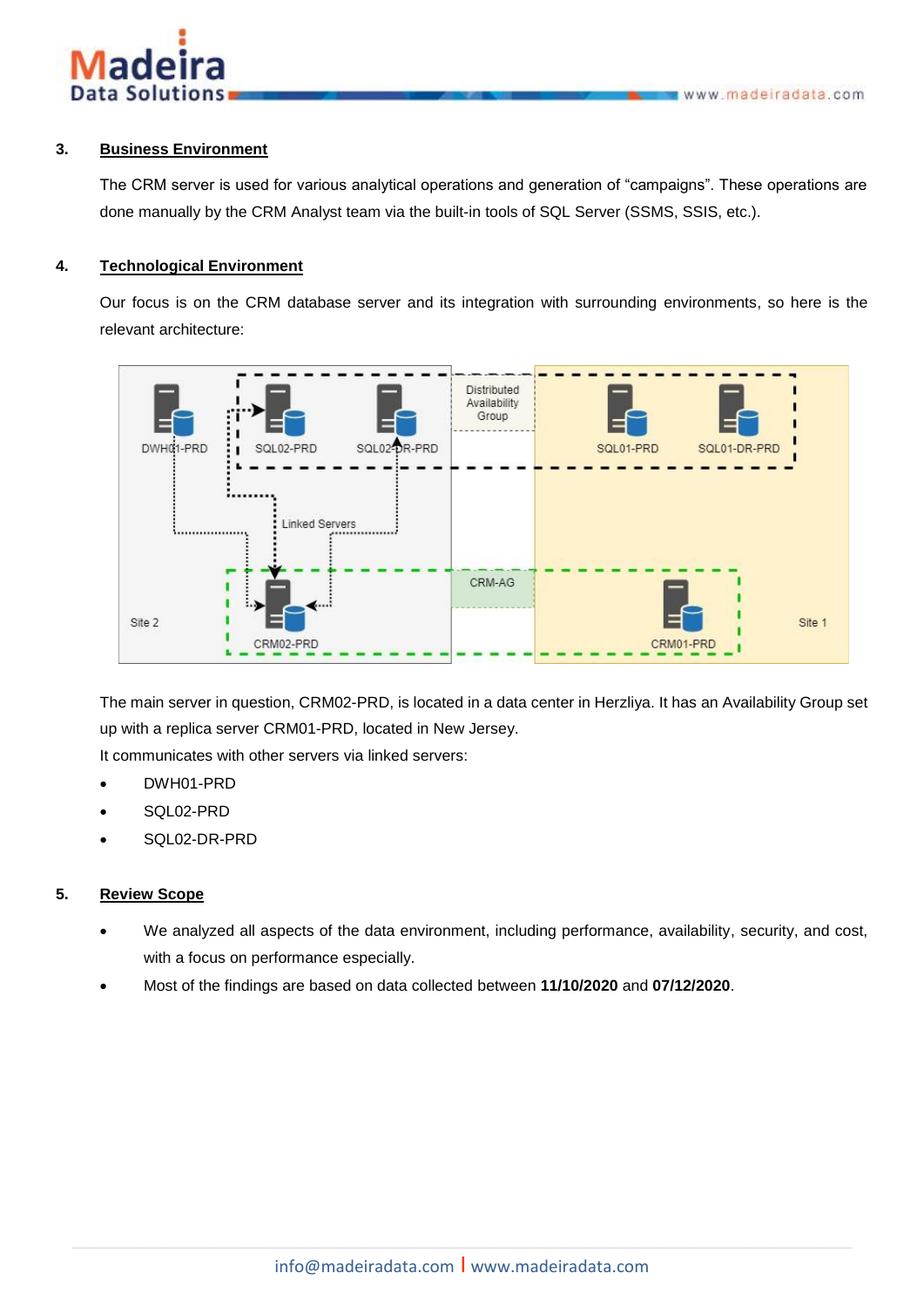

# <span id="page-4-0"></span>**6. Findings**

Following is a thorough list of all of our findings. Each finding is categorized according to its business implications (performance, availability, security, and/or cost savings). The list is sorted according to the impact in descending order, and then according to the effort required to implement the recommendation in ascending order. So, if you are looking for quick wins, they are at the top of the list.

The impact of each finding corresponds to how much it affects the system. For example, a high-impact finding with an Availability business implication means that your system is at high risk of business continuity. You should apply the recommendations for high-impact findings ASAP.

The recommendation effort represents the time and effort needed to apply the recommendation. It corresponds to the complexity of the solution, as well as to the time it will take to implement the recommendation. For example, a recommendation with a low effort, which is related to a finding with a Performance business implication, means that we can solve the problem and improve performance relatively quickly.

We also present the risk associated with implementing each recommendation. A high-risk recommendation can negatively affect availability or performance and should be carefully tested and monitored.

The following table includes a summary of all the findings. You can click on each finding to jump to the detailed description.

| <b>Finding</b>                                             | <b>Business</b><br><b>Implications</b>  | Impact        | <b>Recommendation</b><br><b>Effort</b> | <b>Recommendation</b><br><b>Risk</b> |
|------------------------------------------------------------|-----------------------------------------|---------------|----------------------------------------|--------------------------------------|
| <b>Secondary Server is Fully Licensed</b>                  | <b>Cost Savings</b>                     | High          | Low                                    | Low                                  |
| <b>Insufficient Database Integrity Check Configuration</b> | Availability                            | High          | Low                                    | Low                                  |
| <b>Eligibilities Sync Performance Tuning</b>               | Performance                             | High          | <b>Medium</b>                          | Low                                  |
| CardHolderDetails Sync Performance Tuning                  | Performance                             | High          | Medium                                 | Low                                  |
| <b>ContactHistory Performance</b>                          | Performance                             | High          | Medium                                 | Low                                  |
| <b>Campaign Analysis Performance Tuning</b>                | Performance                             | High          | Medium                                 | Low                                  |
| Reduce Load on AG via External Staging Tables              | Performance                             | High          | <b>Medium</b>                          | Low                                  |
| Backups and DB Files on the Same Physical Disk             | Availability                            | High          | <b>Medium</b>                          | Low                                  |
| xp cmdshell Enabled                                        | Security                                | High          | <b>Medium</b>                          | Low                                  |
| <b>SQL Memory Dump Files Found</b>                         | Availability                            | High          | Medium                                 | <b>Medium</b>                        |
| <b>Secondary Server is not Monitored</b>                   | Availability<br>Performance<br>Security | Medium        | Low                                    | Low                                  |
| <b>Unused Indexes</b>                                      | Performance<br><b>Cost Savings</b>      | Medium        | Low                                    | Low                                  |
| <b>Outdated Statistics</b>                                 | Performance                             | <b>Medium</b> | Low                                    | Low                                  |
| Remote DAC should be Enabled                               | Availability                            | <b>Medium</b> | Low                                    | Low                                  |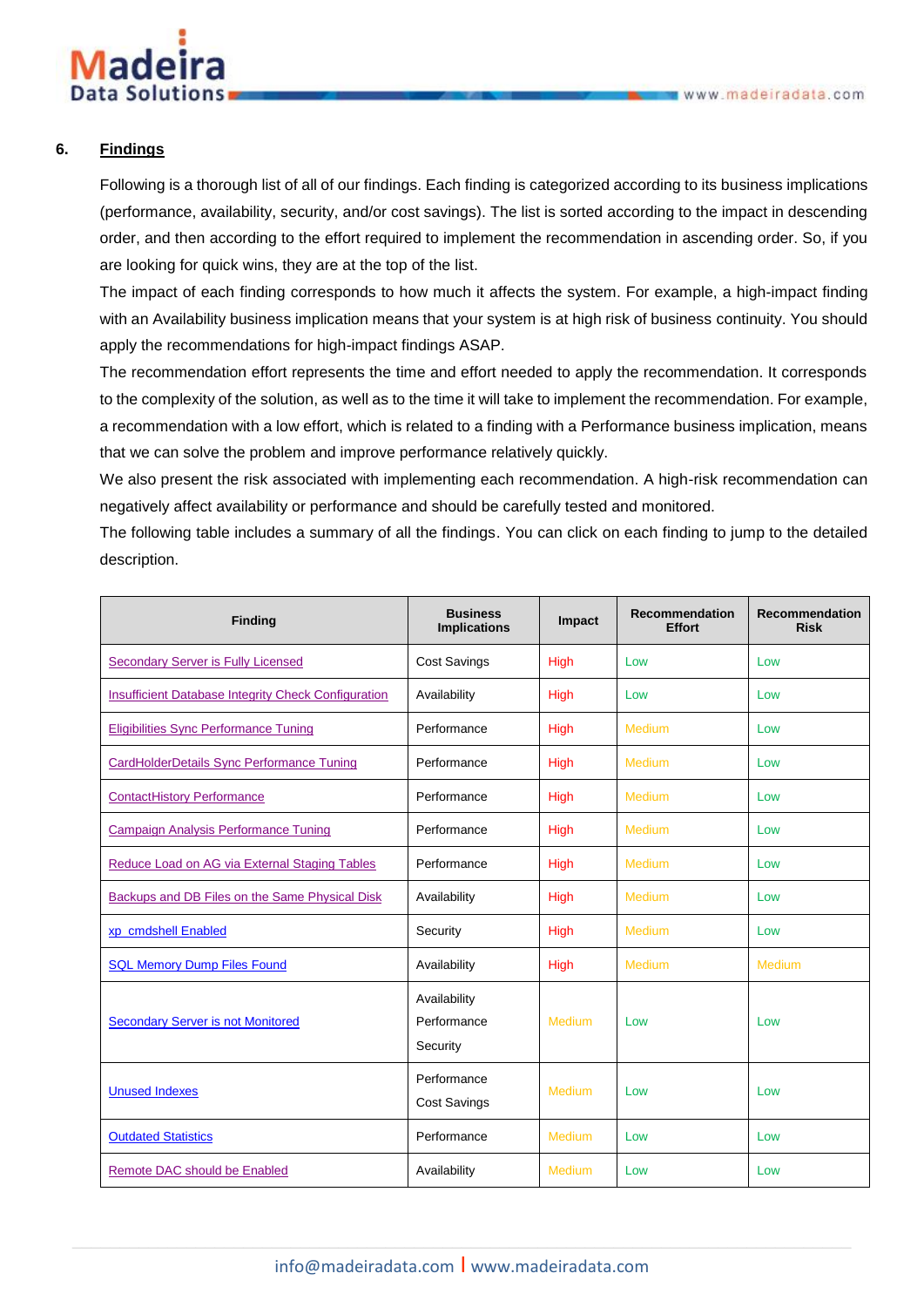

| Maintenance History Cleanup Jobs not Scheduled        | Performance<br>Availability        | <b>Medium</b> | Low           | Low           |
|-------------------------------------------------------|------------------------------------|---------------|---------------|---------------|
| <b>Intermittent Availability Group Disconnections</b> | Availability                       | <b>Medium</b> | Medium        | Low           |
| Foreign Keys without Matching Indexes                 | Performance                        | <b>Medium</b> | <b>Medium</b> | Low           |
| <b>Tables with High Unused Space</b>                  | Performance<br><b>Cost Savings</b> | Medium        | Medium        | Low           |
| <b>Tables with high Data Compression Savings</b>      | Performance<br><b>Cost Savings</b> | Medium        | Medium        | Low           |
| Large Heaps (Tables without Clustered Indexes)        | Performance                        | <b>Medium</b> | Medium        | <b>Medium</b> |
| <b>DB Files Located on OS Drive</b>                   | Availability                       | <b>Medium</b> | Medium        | Medium        |
| <b>Redundant Indexes</b>                              | Performance<br>Cost Savings        | Low           | Low           | Low           |
| <b>Orphaned Database Users</b>                        | Security<br>Availability           | Low           | Low           | Low           |
| <b>Job Failover Solution for HA/DR</b>                | Availability                       | Low           | Low           | Low           |
| <b>Tables To Be Deleted</b>                           | Performance<br><b>Cost Savings</b> | Low           | Low           | Medium        |

<span id="page-5-0"></span>Following is a detailed description of each finding and the corresponding recommendation.

# **a. Secondary Server is Fully Licensed**

| <b>Business Implications</b> | Impact | <b>Recommendation Effort</b> | <b>Recommendation Risk</b> |
|------------------------------|--------|------------------------------|----------------------------|
| Cost Savings                 | High   | Low                          | Low                        |

#### **Description**

On November 1st, 2019, Microsoft announced several High Availability and Disaster Recovery benefits related to SQL Server licensing. One of them is the ability to install and run passive SQL Server instances in a separate operating system environment for disaster recovery in anticipation of a failover event.

The meaning of a passive SQL Server instance is that the instance is only synchronized with the primary replica in anticipation of a failover event, but it is not used directly for any other purposes. This benefit is only available to software assurance customers of SQL Server. Currently, the secondary server is fully licensed and doesn't leverage this benefit.

#### **Recommendation**

o Verify the existence of SQL Server software assurance.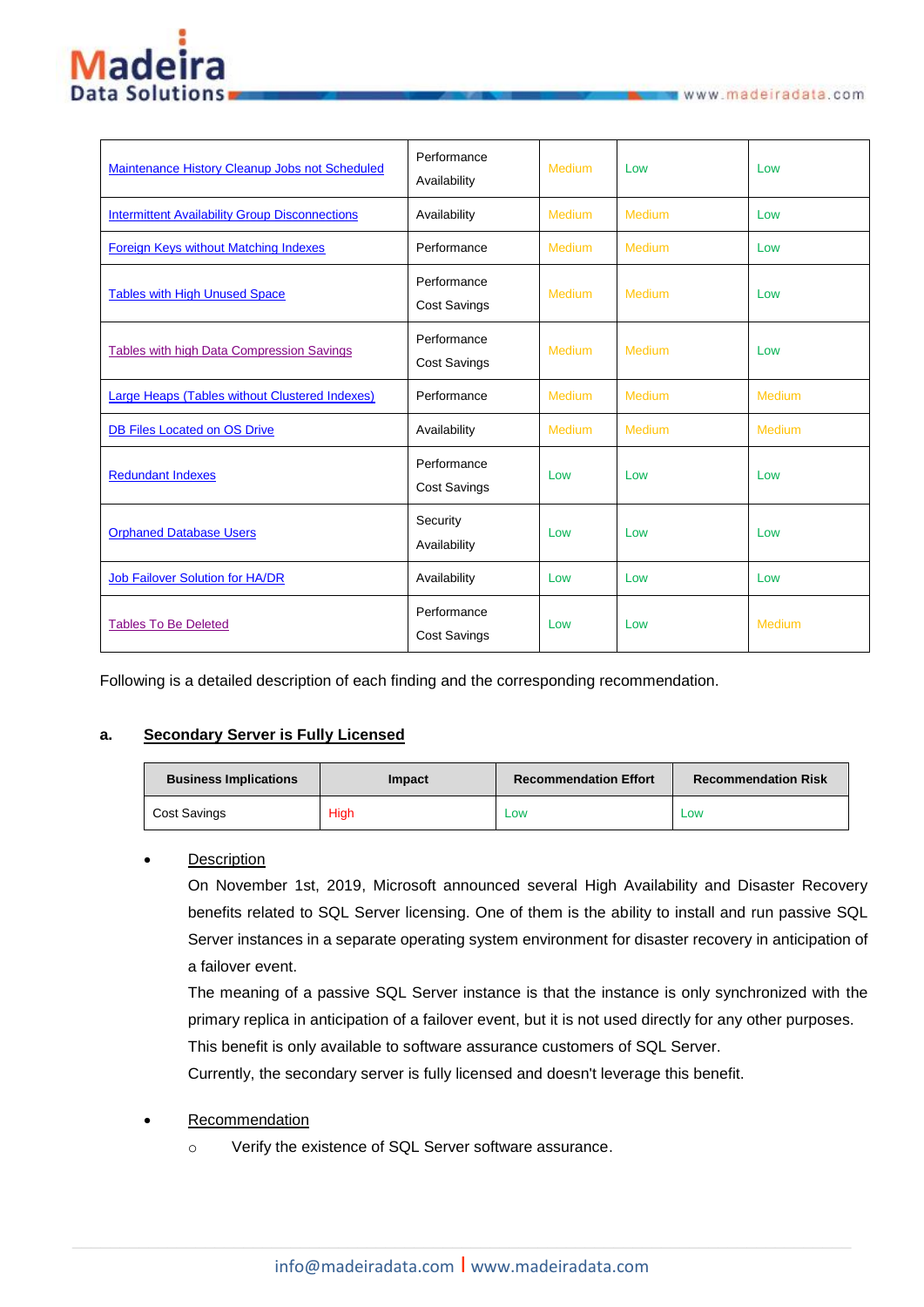

o If available, contact Microsoft or your reseller to apply this feature and update payment agreements.

## <span id="page-6-0"></span>**b. Insufficient Database Integrity Check Configuration**

| <b>Business Implications</b> | Impact | <b>Recommendation Effort</b> | <b>Recommendation Risk</b> |
|------------------------------|--------|------------------------------|----------------------------|
| Availability                 | High   | <b>LOW</b>                   | Low                        |

#### **Description**

Several databases were found to be lacking integrity checks for a long time. Performing regular integrity checks is essential for detection and pre-treatment of corruption and data loss, to avoid malfunction and possible loss of availability.

## • Recommendation

- o Install the **latest** version of the [Ola Hallengren maintenance solution scripts](https://ola.hallengren.com/) as further detailed in the section [Outdated Statistics.](#page-16-0)
- o Make sure that your existing SQL Server jobs "**DatabaseIntegrityCheck - SYSTEM\_DATABASES**" and "**DatabaseIntegrityCheck - USER\_DATABASES**" are covering all the databases in the server.
- o For large databases, consider using the **PHYSICAL\_ONLY** option to minimize check duration.
- $\circ$  For very large databases, you should consider "splitting" the integrity checks by gradually checking a different "bucket" of tables each weekday. [Such an implementation is available in](https://github.com/microsoft/tigertoolbox/blob/master/MaintenanceSolution/5_job_Maintenance_MEA.sql)  [the Tiger Toolbox open-source repository from Microsoft.](https://github.com/microsoft/tigertoolbox/blob/master/MaintenanceSolution/5_job_Maintenance_MEA.sql)

## <span id="page-6-1"></span>**c. Eligibilities Sync Performance Tuning**

| <b>Business Implications</b> | Impact | <b>Recommendation Effort</b> | <b>Recommendation Risk</b> |
|------------------------------|--------|------------------------------|----------------------------|
| Performance                  | High   | Medium                       | LOW                        |

#### **Description**

Company 123's main concern when requesting this SQL Server Review was to improve their main BI/DWH synchronization and calculation processes. The stored procedure **BI\_Eligibilities** is one of them, responsible for synchronizing the **Eligibilities** table.

#### In terms of **Duration**:

o The longest-running parts in this procedure seem to be the ones querying the large datasets from the **SQL-REPLICA** linked server.

#### In terms of **Writes**:

o The part incurring the most disk IO writes is the last **MERGE** statement at the very end of the procedure.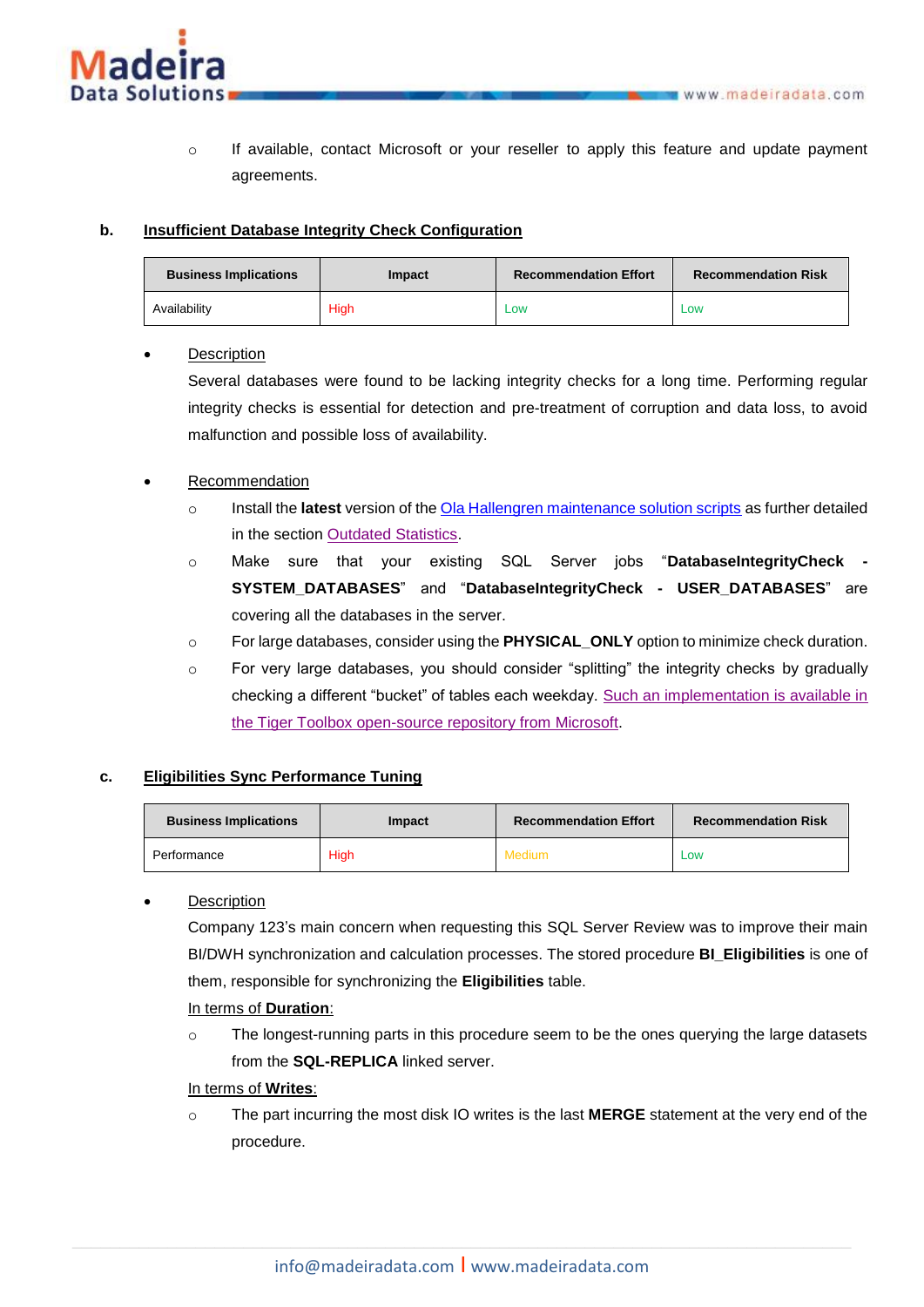

- $\circ$  Commands that incur too much data writes are the main cause for why the Availability Group may not be able to replicate the data in time to the secondary server, and to cause the transaction log file to become bloated (which will also increase the transaction log backup size and duration).
- **Recommendation** 
	- o To overcome the network bandwidth limitations, if and wherever possible, try to **reduce the amount of data queried from the source** linked server. The best thing would be to have some kind of indicator of when was the last time the synchronization was performed, and get only the data modified since that time.
	- o Even if this indication is not possible for all tables involved, **at least do this for as many of the subset tables as you can**, to minimize the overall dataset size.
	- o To **reduce the write impact** of the **MERGE** command, follow the guidelines below:
		- In the WHEN MATCHED THEN clause, add conditions to verify that indeed at least one of the columns is different so that only records that were modified would be affected by the update.
		- See **Appendix P1** for an example code snippet utilizing the **EXISTS/EXCEPT method**, [as explained here.](https://chadbaldwin.net/2020/12/30/only-update-rows-that-changed.html)
		- Performance-wise, comparing the values of a few tens of columns would still be preferable to updating the entire table (update operations still happen in the SQL engine even if all new values are identical to the old ones).
		- To reduce the blocking overhead of the MERGE command, consider "splitting" it into several phases:
			- Find and mark only the relevant records in the source (temp table) that need to be updated because at least one of the columns changed. Use the EXISTS/EXCEPT method, [as explained here.](https://chadbaldwin.net/2020/12/30/only-update-rows-that-changed.html) This phase can be done using a NOLOCK hint on the destination table.
			- Update the records in the destination table (only those that were marked to be updated by the previous phase).
			- Insert all missing records that don't exist yet.
			- See **Appendix P2** for an example Proof-Of-Concept script demonstrating and measuring the different methodologies.

## <span id="page-7-0"></span>**d. CardHolderDetails Sync Performance Tuning**

| <b>Business Implications</b> | Impact | <b>Recommendation Effort</b> | <b>Recommendation Risk</b> |
|------------------------------|--------|------------------------------|----------------------------|
| Performance                  | High   | Medium                       | Low                        |

**Description**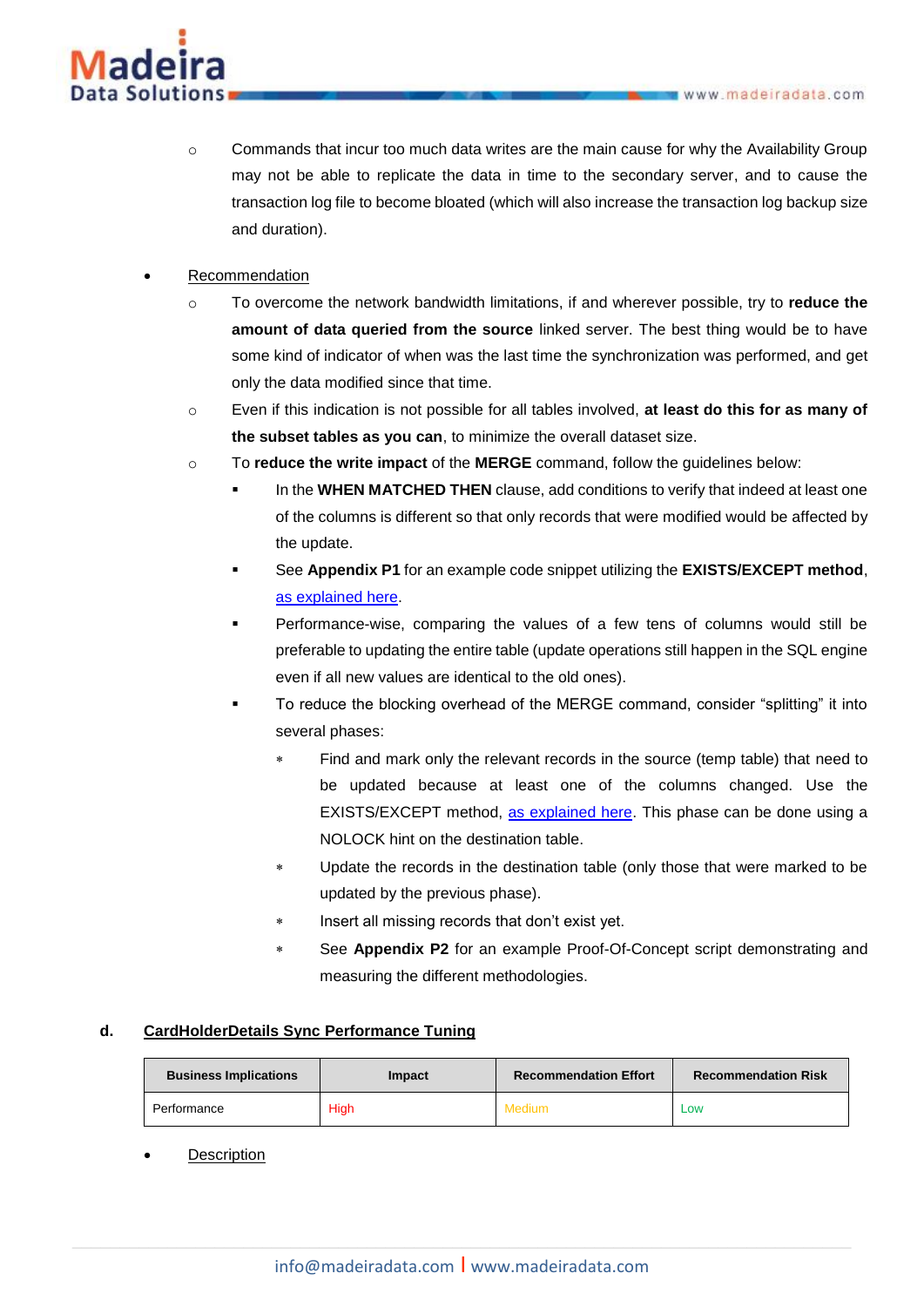

Company 123's main concern when requesting this SQL Server Review was to improve their main BI/DWH synchronization and calculation processes.

The stored procedure **Incremental\_CardHolderDetails\_Summary** is one of them, responsible for synchronizing the **CardHolderDetails** table. Indeed based on long-term performance tuning data in SentryOne, this is by far the heaviest procedure, with the longest total duration, highest CPU, reads, and writes utilization. See **Appendix P0** for more details.

#### In terms of **Duration**:

o The longest-running part in this procedure seems to be the one joining between the various sets of temporary tables (LEFT JOIN).

#### In terms of **Writes**:

- o The part incurring the most disk IO writes, are the last **TRUNCATE** and **INSERT** statements at the very end of the procedure.
- $\circ$  Commands that incur too much data writes are the main cause for why the Availability Group may not be able to replicate the data in time to the secondary server, and to cause the transaction log file to become bloated (which will also increase the transaction log backup size and duration).

## • Recommendation

- o If and wherever possible, try to **reduce the amount of data queried from the source** linked server. The best thing would be to have some kind of indicator of when was the last time the synchronization was performed, and get only the data modified since that time.
- o Even if this indication is not possible for all tables involved, **at least do this for as many of the subset tables as you can**, to minimize the overall dataset size.
- o To improve the performance of the main calculation query performing all the **LEFT JOINs** with the temporary tables, consider trying to **split some or all** of the temporary tables to separate UPDATE commands, filling up data as necessary. This would especially be useful for temporary tables that hold data for a **significant minority** of the cardholders, and thus the performance impact would be only for that minority instead of all the cardholders.
- o To **reduce the write impact** of the **TRUNCATE** and **INSERT** commands, follow the guidelines below:
	- Unless the vast majority of the table needs to be updated, avoid using the TRUNCATE/INSERT methodology. Replace it with better-focused **UPDATE** or **MERGE** commands that only update the data that needs to be updated.
	- Avoid using a staging table in the same database. Use a #temporary table instead, or a staging table in a local database (not involved in an Availability Group).
	- Performance-wise, comparing the values of a few tens of columns would still be preferable to updating the entire table (update operations still happen in the SQL engine even if all new values are identical to the old ones).
	- To reduce the blocking overhead of a MERGE command, try "splitting" it into several phases: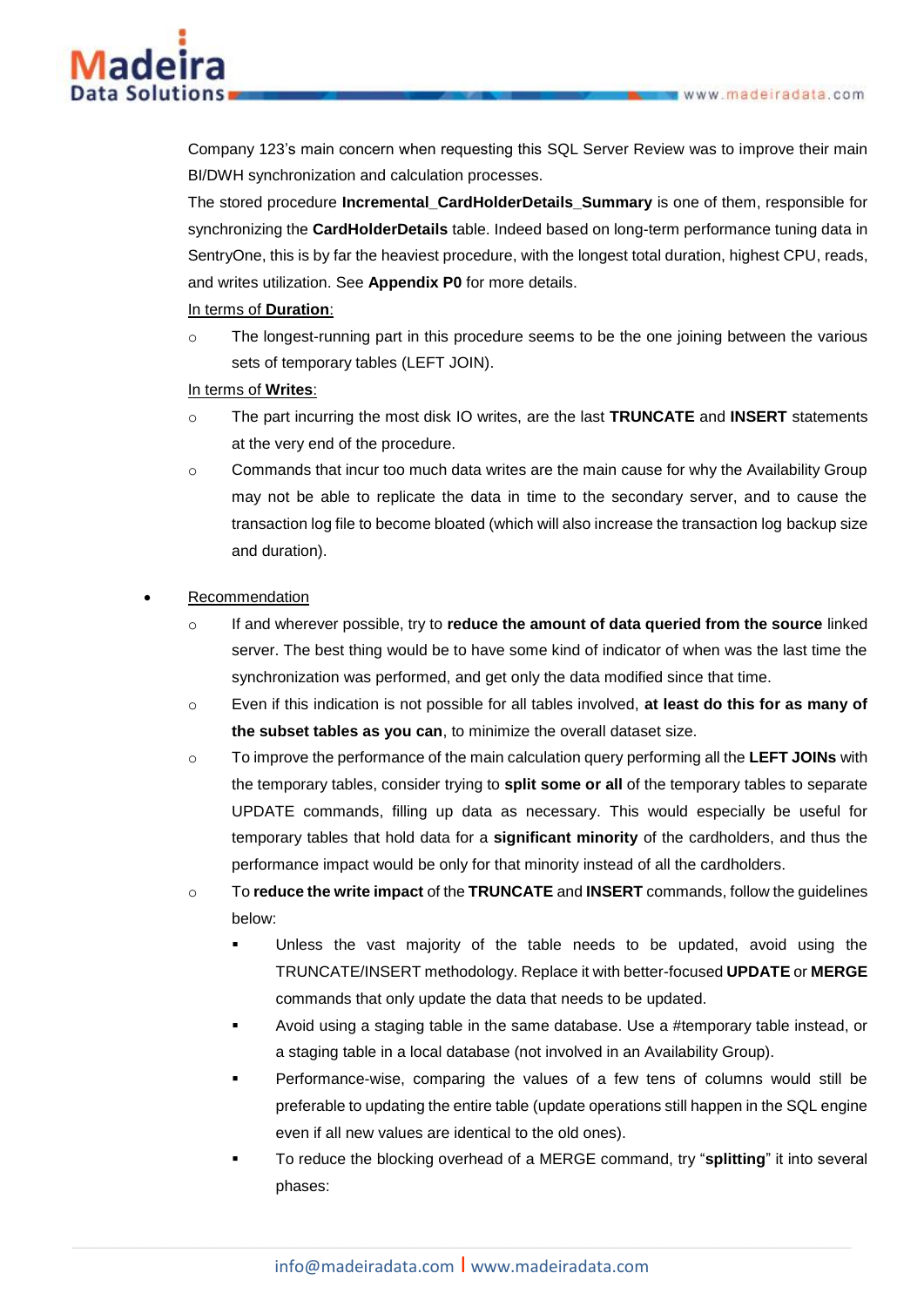

- Find and mark only the relevant records in the source (temp table) that need to be updated because at least one of the columns changed. Use the **EXISTS/EXCEPT method**, [as explained here.](https://chadbaldwin.net/2020/12/30/only-update-rows-that-changed.html) This phase can be done using a NOLOCK hint on the destination table.
- Update the records in the destination table (only those that were marked to be updated by the previous phase).
- Insert all missing records that don't exist yet.
- See **Appendix P2** for an example Proof-Of-Concept script demonstrating and measuring the different methodologies.
- To reduce the overhead on your destination table even further, consider implementing the synchronization logic in "**chunks**":
	- Assign an **identity** column to the **source temporary table**.
	- Implement a **WHILE** loop that performs the existence check and/or update for a **subset** of the source temporary table, using the identity column values as range indicators. For example, the first iteration would check for source records with IDs 1 to 100, the second iteration would check for records with IDs 101 to 200, etc.
	- Reduce the overhead even further by using a **WAITFOR DELAY** command after each iteration (for example, to wait for a duration of half a second before continuing to the next iteration).
	- See **Appendix P3** for an example Proof-Of-Concept script demonstrating the methodology.
- o The main temporary table should be properly **indexed** to optimize the relevant queries (JOINing with the target table during updates, checking WHERE NOT IN/EXISTS during insertions).

## <span id="page-9-0"></span>**e. ContactHistory Performance**

| <b>Business Implications</b> | Impact | <b>Recommendation Effort</b> | <b>Recommendation Risk</b> |
|------------------------------|--------|------------------------------|----------------------------|
| Performance                  | High   | Medium                       | Low                        |

**Description** 

The **ContactHistory** table is a central table used for a wide variety of use cases by the CRM analytics team. It is a very large table (~350 million rows, ~500 GB).

Unfortunately, there's no particular kind of query or operation that can be specifically tuned for this table. Most operations query vast amounts of data from this table based on one or more "Campaigns", which is connected to the ContactHistory table via the **BulkDistribution** table via the **BulkID** column. For example: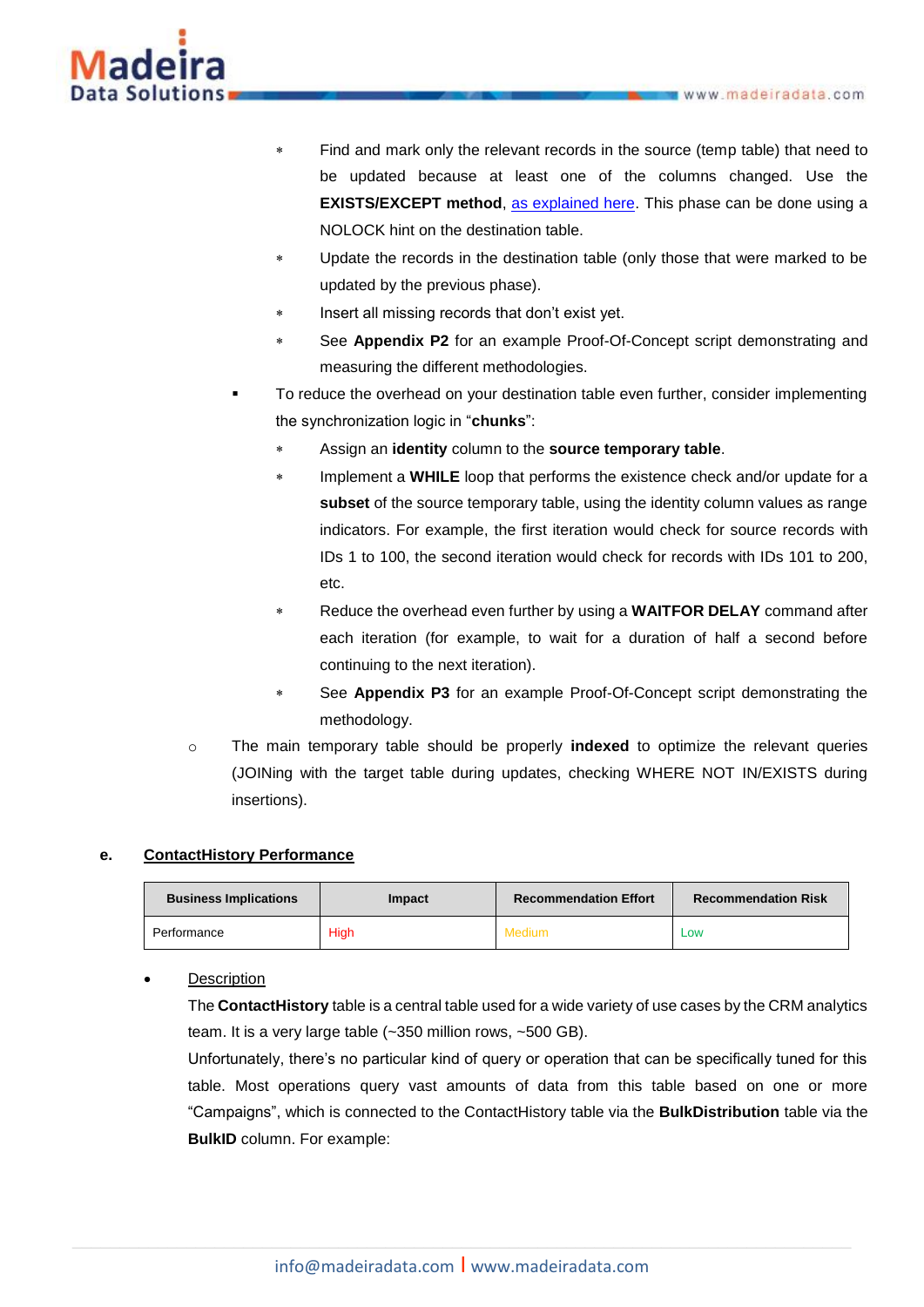

#### SELECT …

FROM BulkDistribution AS bd INNER JOIN ContactHistory AS ch ON bd.BulkId = ch.BulkId WHERE bd.CampaignID IN (123, 456, 789);

#### • Recommendations

- $\circ$  There are a few things we could try to optimize the performance of this table, although none of these methods is guaranteed to solve all performance issues on its own.
- o **Enable Data Compression on the ContactHistory table** to reduce its performance impact on the data disk. Please see section [Tables with High Data Compression Savings](#page-19-1) and **Appendix C** for more details.
- o Reduce the table's size and DML overhead by **removing unused and redundant indexes**. See sections [Unused Indexes](#page-15-0) and [Redundant Indexes](#page-21-1) for more details.
- o Copy the **CampaignId** column to the **ContactHistory** table as well. This would make filtering by CampaignId more efficient by accessing the ContactHistory table directly instead of relying on the join with the **BulkDistribution** table.
- o **Index Optimization** is recommended to cover the most frequent use-cases of this table. For example, having an index on **BulkID, SendDate**, and **INCLUDE** on **ContactStatus** and **CardHolderId**. Also, it's recommended to utilize **Filtered Indexes** to better support, especially frequent use-cases. For example:

CREATE NONCLUSTERED INDEX [IX ContactHistory BulkID Incl] ON [dbo].[ContactHistory] ([BulkID], [SendDate]) INCLUDE ([ContactStatus], [CardholderId]) WHERE [CardholderId] != '12345' AND [ContactStatus] != 0;

**NOTE**: Your queries would have to logically fit the index filters for the SQL engine to be able to use it.

o When designing your views and queries, remember to maintain "**SARGEability**", by "isolating" table columns to one side of a predicate's "equation". As such, avoid using **CASE** expressions that later would be used in **WHERE** clauses. For example, see **Appendix P4** for an execution plan where the heaviest statement is querying from the **VW\_Contacts** view and filtering on  $IsTest = 0$ , which translates to:

```
CASE WHEN [dbo].[ContactHistory].[CardholderId] = '12345' THEN 1 ELSE
[dbo].[DistributionBulks].[IsTest] END = 0
```
The entire CASE expression is on one side of the predicate "equation", and therefore it's not SARGEable. The preferred alternative is to change the CASE expression into a more straightforward AND expression like so:

```
[dbo].[ContactHistory].[CardholderId] != '12345'
AND [dbo].[DistributionBulks].[IsTest] = 0
```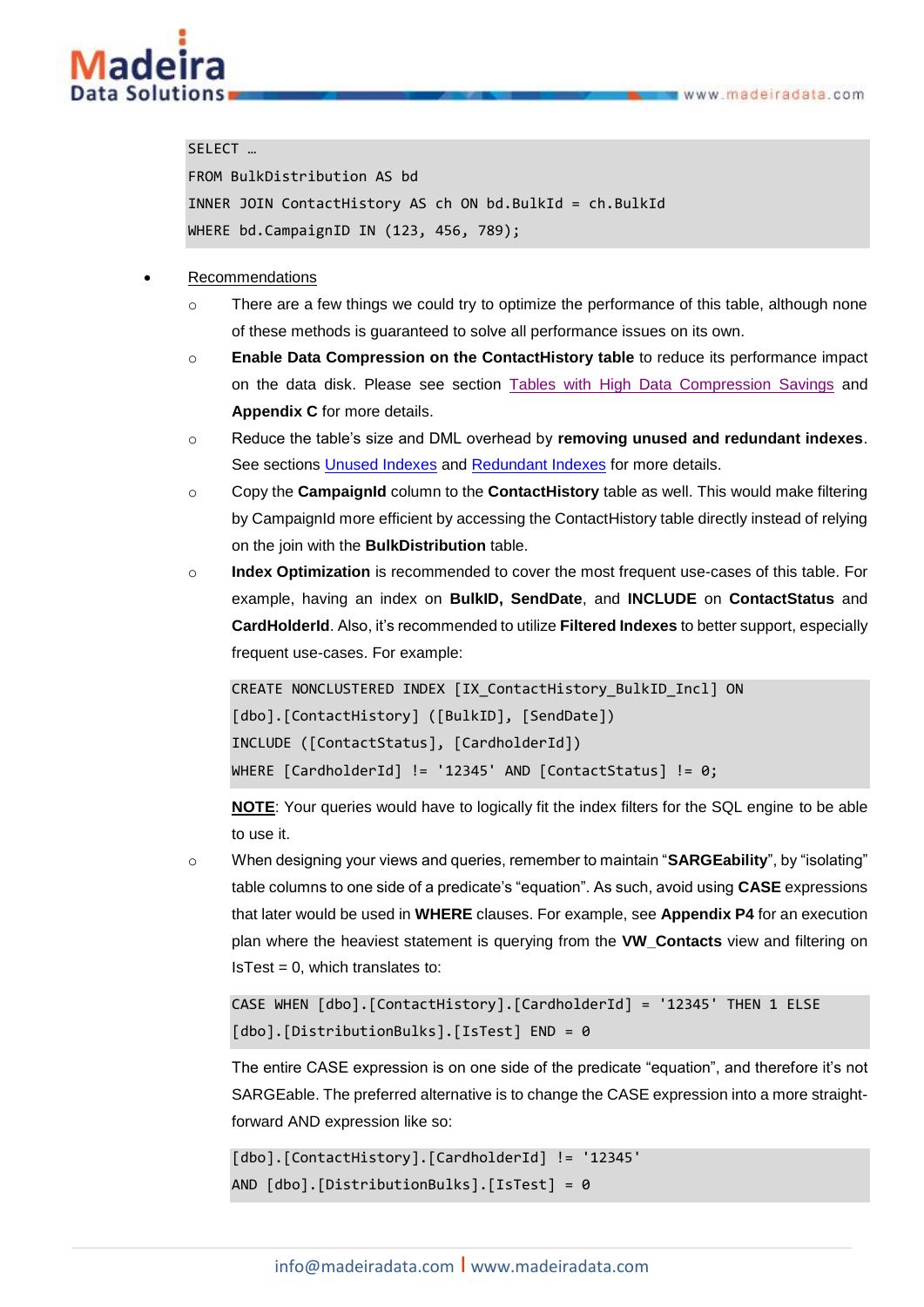

You may have to make changes in the definition of your view or even create an entirely new view(s) to support this change (for example, by creating a view specifically dedicated to nontest data). Also, matching **filtered indexes** could help here as well.

- o This private issue of **CardHolderId = '12345',** which represents a special case, badly affects various design choices down the line (such as the creation of computed columns, filtered indexes, etc.). All of these bad design choices only work to further "cement" the special case instead of properly resolving it. It's best to receive the difficult choice and properly resolve this case. By cleaning up the data, and/or by making proper schema changes.
- o Create missing **Foreign Keys** between the tables *SegmentChannels, FlowOrders,* and *Segments, Flows, CampaignTracks*. Such foreign keys can assist in **JOIN Elimination** while querying from the relevant view(s) without returning data specifically from those tables, and thus improve performance.
- o You may want to consider alternative **NoSQL** platforms that could better fit your unpredictable use cases for this table, such as **Columnar Databases** or **Document Databases**. For example, **Azure Data Explorer (Kusto), Azure CosmosDB, Cassandra, HBase, MongoDB, Couchbase**, and so on. One of these may give you a better solution than SQL Server.

## <span id="page-11-0"></span>**f. Campaign Analysis Performance Tuning**

| <b>Business Implications</b> | Impact | <b>Recommendation Effort</b> | <b>Recommendation Risk</b> |
|------------------------------|--------|------------------------------|----------------------------|
| Performance                  | High   | Medium                       | Low                        |

#### **Description**

This section encompasses the various analytic jobs and stored procedures executed by the CRM analytics team, which implement some kind of analytical process on various campaign-related tables.

The following queries below were taken as a representative sample based on long-term SentryOne performance data. There are different issues and recommendations per each.

## • Recommendations

#### o **Appendix CM1: Campaign Contact History and Responses**

The heaviest command in this script appears to be the creation of the *#VW\_CampaignStructure* temp table based on a query from *VW\_CampaignStructure*, after which several other temporary tables are created as intermediary phases. What we should try here is to reduce the overhead generated, by **removing unnecessary "lookup" columns**, such as *CampaignName, FlowName, SegmentName, ChannelTypeDesc*. These columns are not required for the script's aggregations and calculations. They're only needed in the very last output. As such, their retrieval **should be deferred to as later step as possible in the script**. Otherwise, you're wasting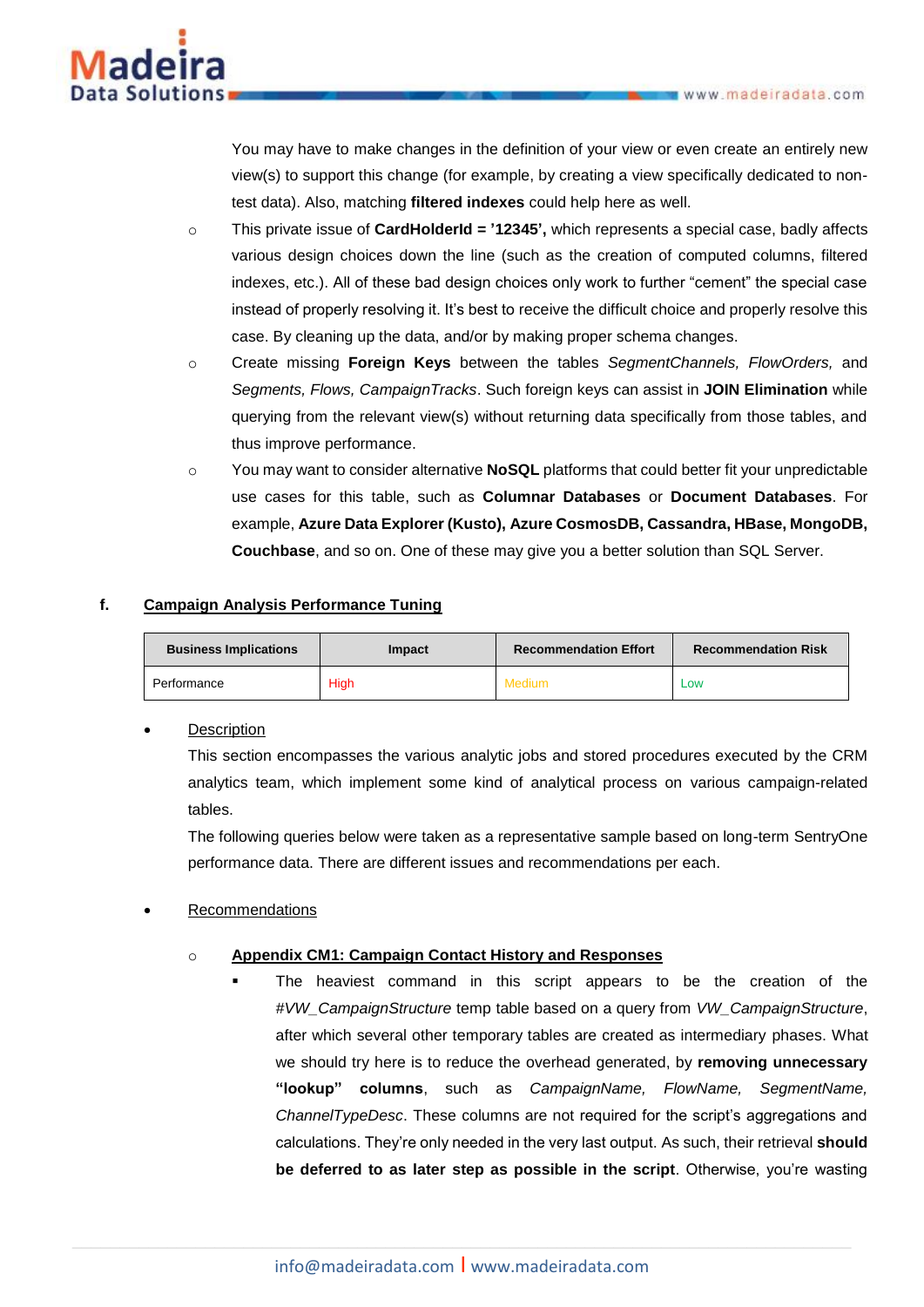

valuable memory and disk resources every time you query them, store them in a temporary table, query them again and store them again in another temporary table.

#### o **Appendix CM2a to CM2e: Process\_CampaignsDistribution**

- A significant portion of the top heaviest queries in the database seems to have been caused by executions of the stored procedure **Process\_CampaignsDistribution**, in which the heaviest part is the **trigger on ContactsEligibilityStatusReasons**, which was incorrectly updating the **UpdateDate** column based on **CampaignID** of the affected data. This appears to have been a human error due to incorrect copy-pasting from somewhere else.
- You should improve [SARGEability](https://en.wikipedia.org/wiki/Sargable) when filtering on date-time ranges, such as the **RunDate** column. In other words, this:

DATEDIFF (D, RunDate, GETDATE ())  $\leq 1.5$ 

should be changed into this:

RunDate  $>=$  GETDATE () - 1.5

Once the search predicate is filtering on a **column** instead of an **expression**, this should allow the SQL Optimizer to make good use of column statistics, and if/when it's indexed, then it would be able to use such an index. In turn, this would make for better row estimations and better execution plans.

## <span id="page-12-0"></span>**g. Reduce Load on AG via External Staging Tables**

| <b>Business Implications</b> | Impact | Recommendation Effort | <b>Recommendation Risk</b> |
|------------------------------|--------|-----------------------|----------------------------|
| Performance                  | High   | <b>Medium</b>         | Low                        |

**Description** 

The CRM team complained about not being able to add the CRM\_DB database into the Availability Group because otherwise, the AG cannot keep up with the heavy load caused by the massive data changes performed during analytical processes and synchronizations.

## • Recommendation

 $\circ$  In addition to all of the other recommendations in this document, meant for "reducing the DML footprint" of your analytical and synchronization operations, you should also consider **separating your staging tables and operations to an external database**. What this means is that, instead of saving all of your "intermediary" data in the same CRM\_DB database, you would do so in a separate database ("**Staging\_DB**" for example) which would NOT be included in an AG. The only data you would have remained in the CRM\_DB database would be just the "**final result**" data.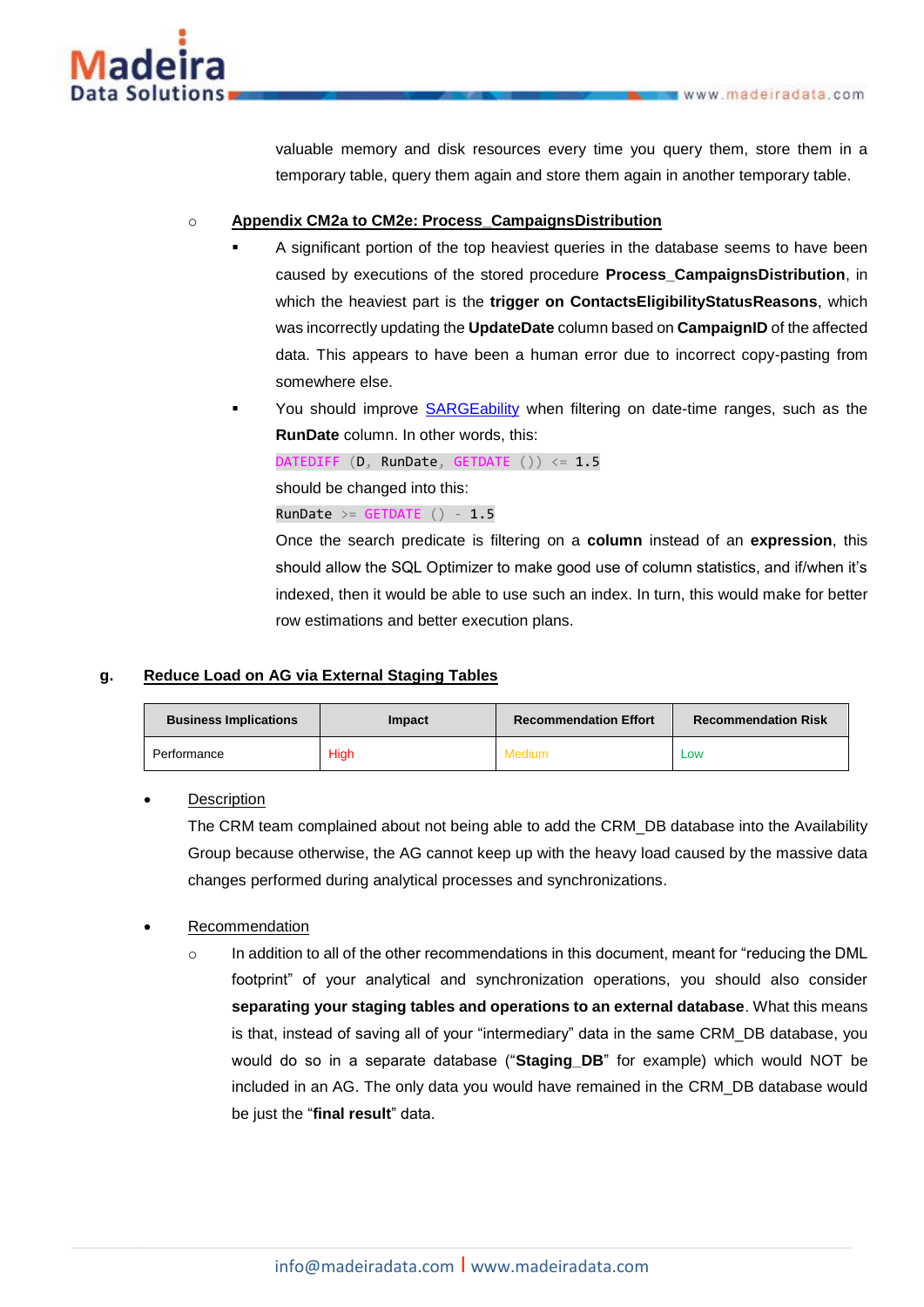

- o This would mean, of course, that in the event of a fail-over, the intermediary staging data would not be accessible to the secondary node, and any ongoing analytical/synchronization processes would have to be re-calculated from scratch.
- o Considering the HA/DR benefit that this is expected to provide, the risk of having to recalculate a process from scratch in the rare event of failover should be acceptable here.

# <span id="page-13-0"></span>**h. Backups and DB Files on the Same Physical Disk**

| <b>Business Implications</b> | Impact | <b>Recommendation Effort</b> | <b>Recommendation Risk</b> |
|------------------------------|--------|------------------------------|----------------------------|
| Availability                 | High   | Medium                       | Low                        |

# **Description**

2,217 backup files along with 13 database files were found on drive G.

Having both backup files and database files on the same drive exposes the company to permanent data loss in case of hardware failure (such as a damaged disk).

# • Recommendation

- o Either change the backup location policy to a different drive or move the database files (the latter option may require downtime maintenance).
- o Alternatively, you could also periodically copy/move the backup files to another server, thus ensuring data protection and increase recovery options.
- $\circ$  You may use this script to find all backup files and database files located on the same drive: [https://github.com/MadeiraData/MadeiraToolbox/blob/master/Best%20Practices%20Checkli](https://github.com/MadeiraData/MadeiraToolbox/blob/master/Best%20Practices%20Checklists/Backup%20and%20DB%20files%20on%20same%20physical%20volume.sql) [sts/Backup%20and%20DB%20files%20on%20same%20physical%20volume.sql](https://github.com/MadeiraData/MadeiraToolbox/blob/master/Best%20Practices%20Checklists/Backup%20and%20DB%20files%20on%20same%20physical%20volume.sql)

## <span id="page-13-1"></span>**i. xp\_cmdshell Enabled**

| <b>Business Implications</b> | Impact | <b>Recommendation Effort</b> | <b>Recommendation Risk</b> |
|------------------------------|--------|------------------------------|----------------------------|
| Security                     | High   | Medium                       | Low                        |

## **Description**

xp\_cmdshell is a SQL Server configuration option allowing execution of cmd commands for external processing using SQL Server extended stored procedure. As it is useful for scripts and general programming, this configuration option is disabled by default, due to the security risks it may impose – malicious users could use it to elevate their privileges, affect system configurations, and even reach additional servers in the network.

- **Recommendation** 
	- o Find all procedures and processes which require the xp\_cmdshell configuration option enabled.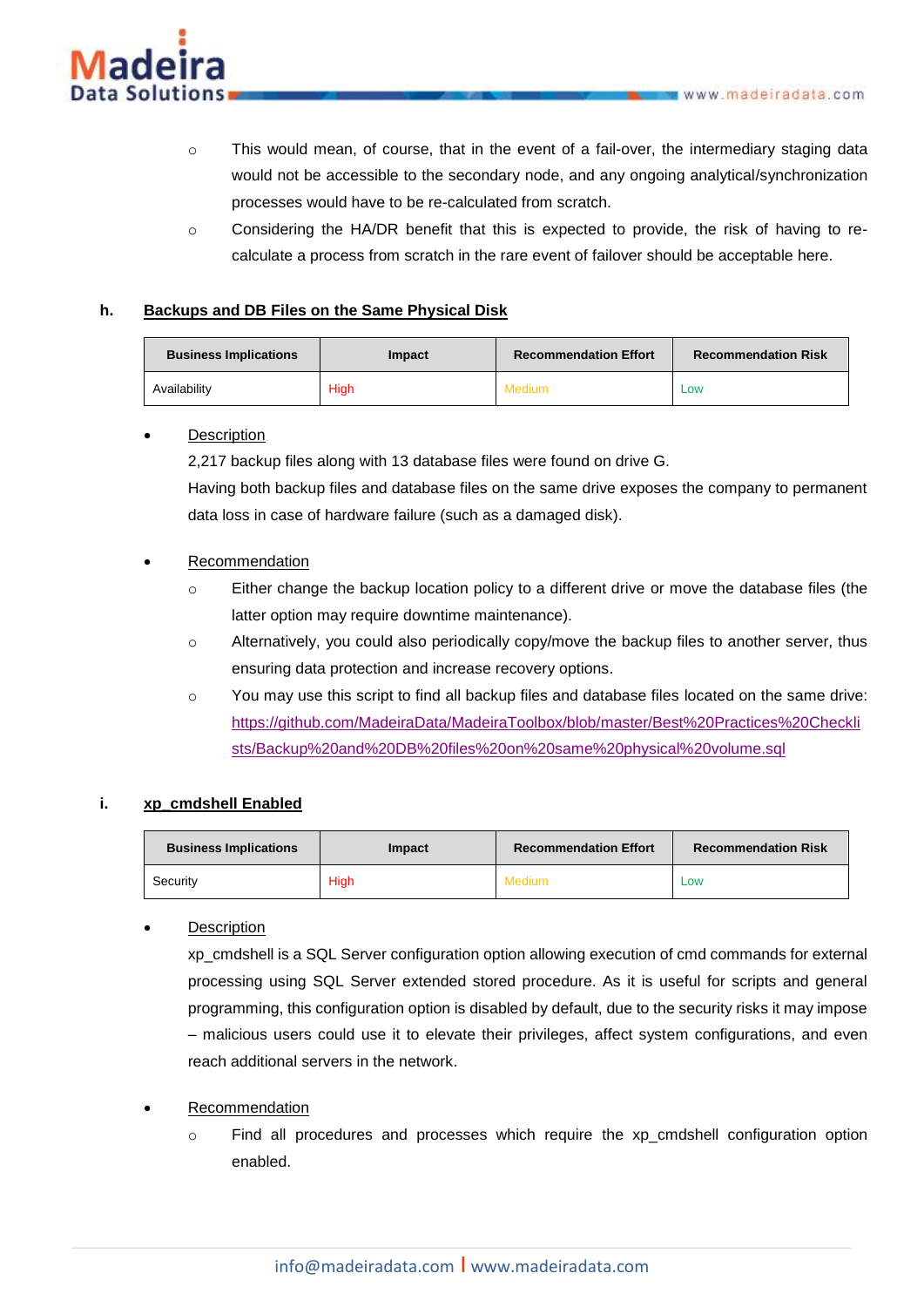

o Evaluate whether a permanent activation of this option is necessary. Consider modifying the above procedures and processes found to enable xp\_cmdshell only for the duration of the actual task – or better yet, look into other alternatives to achieve the same tasks more securely, such as CLR or SSIS.

# <span id="page-14-0"></span>**j. SQL Memory Dump Files Found**

| <b>Business Implications</b> | Impact | <b>Recommendation Effort</b> | <b>Recommendation Risk</b> |
|------------------------------|--------|------------------------------|----------------------------|
| Availability                 | High   | High                         | Medium                     |

# **Description**

Two SQL memory dump files were created on 17/05/2020.

When a severe error occurs, SQL Server would sometimes automatically create a memory dump file (.**mdmp**) which contains a snapshot of the SQL Server memory state (containing thread call-stacks, CPU register states, and modules loaded).

The 2 dump files created on 17/05/2020 happened with the current SQL version installed (14.0.3223.3).

See **Appendix E** for a summary of these memory dump events.

Also, an additional memory dump file was created on the **Secondary** server on 07/09/2020.

## **Recommendation**

- $\circ$  Your current SQL Server version (14.0.3223.3) is very far behind (August 2019). It may very well be possible that the issue causing these crashes was already resolved in a later cumulative update.
- o Without being on the latest SQL update, you will not be able to use Microsoft Support for assistance with these crashes.
- o Please update your SQL Server version to the latest cumulative update as soon as you can. More details here: [https://sqlserverbuilds.blogspot.com/#sql2017x.](https://sqlserverbuilds.blogspot.com/#sql2017x)

## <span id="page-14-1"></span>**k. Secondary Server is not Monitored**

| <b>Business Implications</b> | Impact | <b>Recommendation Effort</b> | <b>Recommendation Risk</b> |
|------------------------------|--------|------------------------------|----------------------------|
| Availability                 |        |                              |                            |
| Performance                  | Medium | Low                          | Low                        |
| Security                     |        |                              |                            |

## **Description**

While the primary server is being monitored using the SQL Sentry platform, the secondary server isn't. It is important to monitor the secondary server as well, as it can also cause availability, performance, and security issues.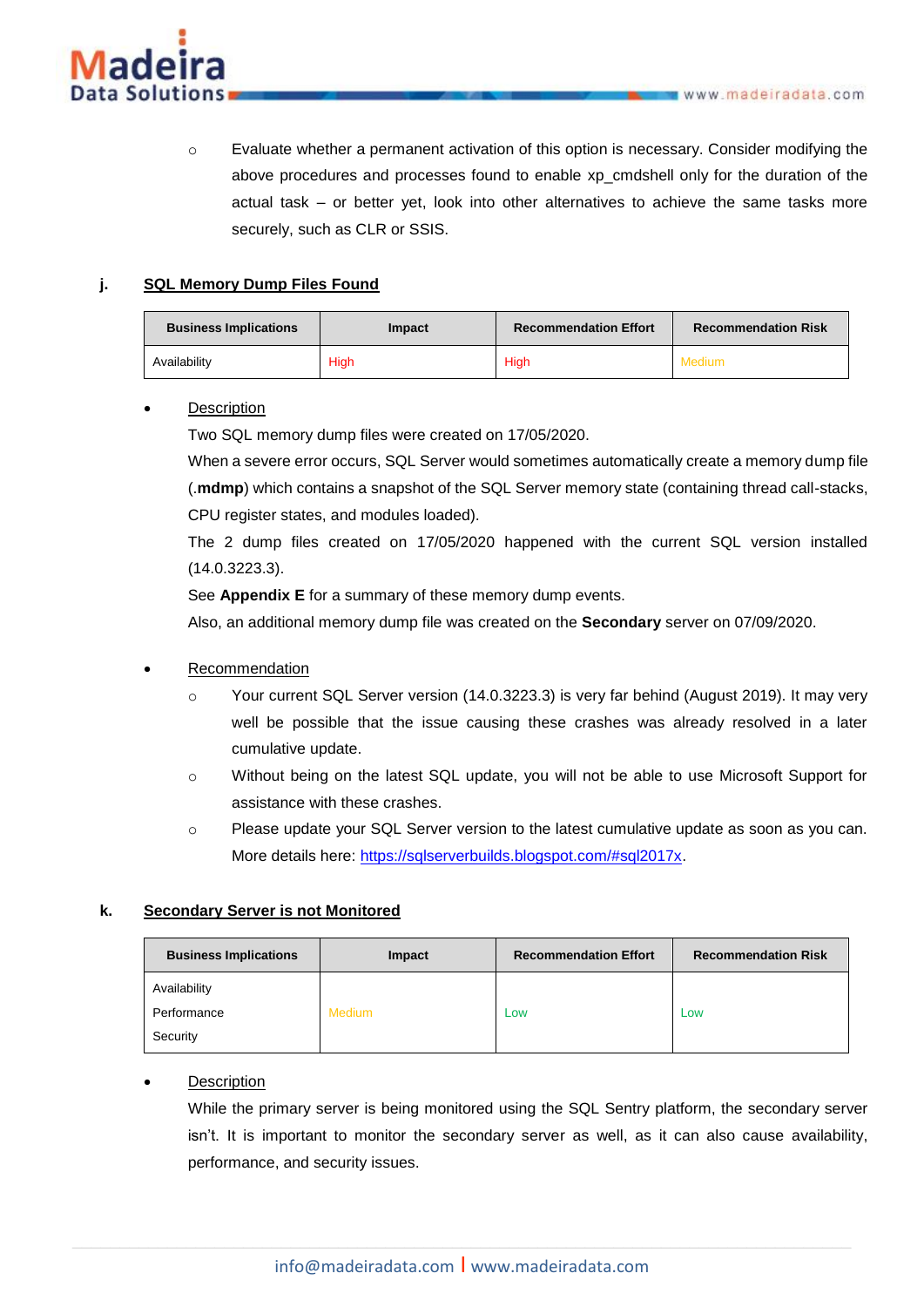

Also, if there is a failover, and the secondary server becomes the primary replica, then the (new) primary server will not be monitored. Furthermore, a non-monitored server may have unnoticed faults which may only be revealed when it's already too late and it has become primary and might influence the server's availability during critical events.

**Recommendation** 

We recommend purchasing a SentryOne monitor license for the secondary server as well and monitor both servers at all times. In addition to data collection, the platform also has very rich alerting capabilities, and we recommend leveraging them and implement useful alerts.

We recommend purchasing one of our [DBSmart](https://www.madeiradata.com/dbsmart) plans, which also includes discounted licenses of SQL Sentry as well as the implementation of alerts and ongoing maintenance and support. It's also important to note that **SentryOne and DBSmart monitoring costs for secondary DR (passive) servers are at a half-price discount**.

## <span id="page-15-0"></span>**l. Unused Indexes**

| <b>Business Implications</b>       | Impact | <b>Recommendation Effort</b> | <b>Recommendation Risk</b> |
|------------------------------------|--------|------------------------------|----------------------------|
| Performance<br><b>Cost Savings</b> | Medium | Low                          | Low                        |

## **Description**

On the primary server, a few unused indexes were found.

Those indexes were probably created for past usage, but now either the data has changed or other more efficient indexes are being used instead.

Although not used, in addition to unnecessary storage occupancy, they are being updated in each maintenance and DML operation, making it longer than needed.

## **Recommendation**

o Check if additional information is available for the following indexes:

| <b>DB</b> Name | Schema      | <b>Table Name</b>        | <b>Index Name</b>                 |
|----------------|-------------|--------------------------|-----------------------------------|
| CRM DB         | dbo         | ContactHistory           | ix campaignname campaigndate      |
| Test           | ReplicaData | PartnerList              | IX PartnerID Incl                 |
| CRM DB         | dbo         | <b>DistributionBulks</b> | IX DistributionBulks CampaignName |
| DBA Local      | dbo         | <b>JobOwnershipLog</b>   | IX JobOwnershipLog EventDate      |

 $\circ$  If possible, create a dropping plan for the relevant indexes, preferably using long time intervals between them to allow beneficial rollback in case of need.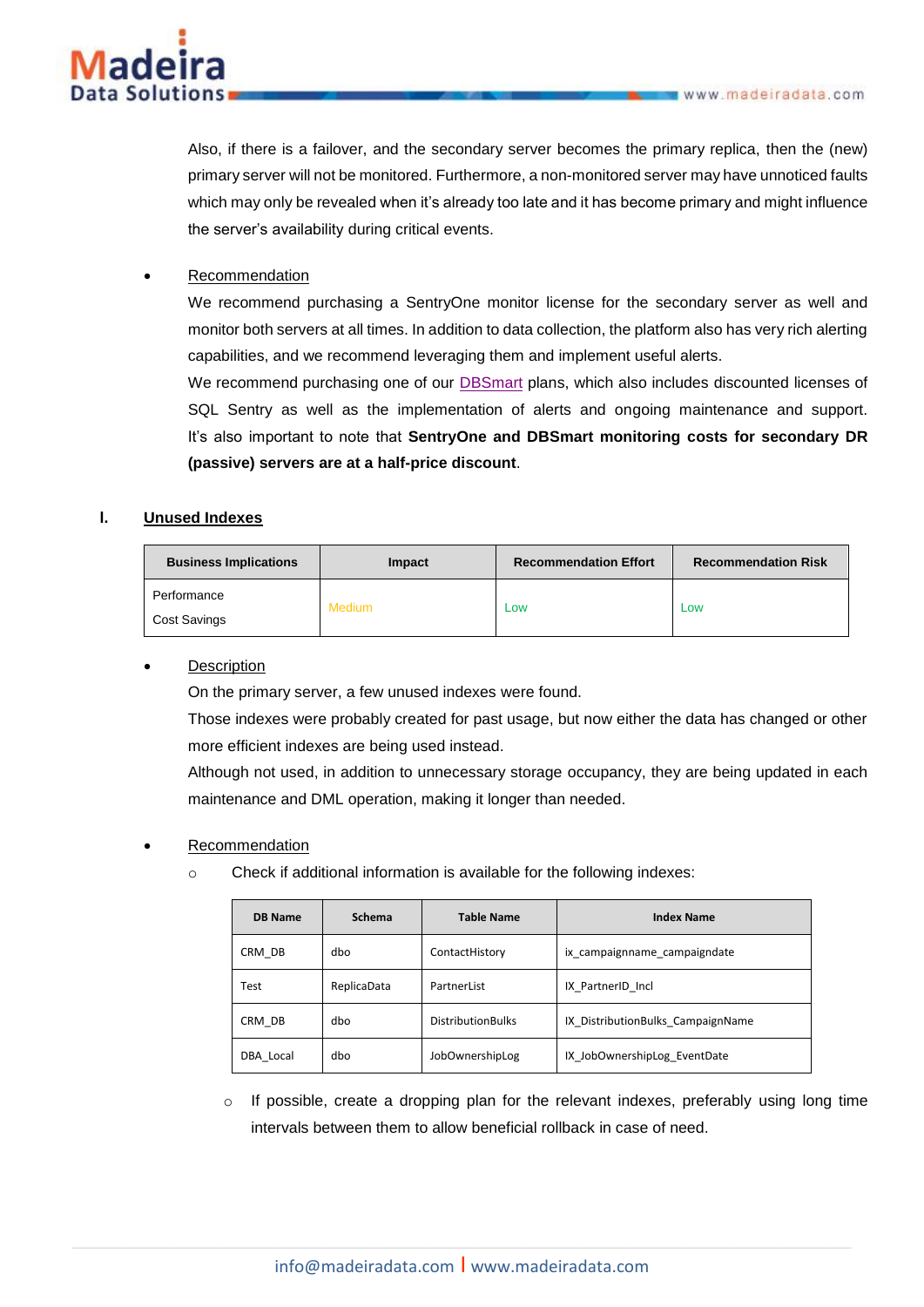

# <span id="page-16-0"></span>**m. Outdated Statistics**

| <b>Business Implications</b> | Impact        | <b>Recommendation Effort</b> | <b>Recommendation Risk</b> |
|------------------------------|---------------|------------------------------|----------------------------|
| Performance                  | <b>Medium</b> | <b>LOW</b>                   | Low                        |

#### **Description**

There are many outdated statistics in the **CRM\_DB** database, which were either never updated, or updated as far back as 3 years ago or more.

Despite the stale state of their statistics, these tables are still operational and have high row modification counter values, which indicate the number of rows changed since the last statistics update.

Outdated statistics may have a severe impact on the performance of queries.

#### **Recommendation**

- o Download and install the **latest** [Ola Hallengren maintenance solution scripts.](https://ola.hallengren.com/)
- o Set up and schedule jobs to periodically update the statistics in the database(s).
- o It's recommended to have a statistics update as an additional step right after regular index optimization (rebuild/defrag) in the same job.
- o Example command to execute **IndexOptimize** to update all modified statistics (without rebuilding/defragmenting indexes):

```
EXECUTE dbo.IndexOptimize
@Databases = 'USER_DATABASES',
@FragmentationLow = NULL,
@FragmentationMedium = NULL,
@FragmentationHigh = NULL,
@UpdateStatistics = 'ALL',
@OnlyModifiedStatistics = 'Y',
@MaxDOP = 1,
@LogToTable = 'Y';
```
o Please see **Appendix F** for more details about which statistics were found to be outdated during the review.

#### <span id="page-16-1"></span>**n. Remote DAC should be Enabled**

| <b>Business Implications</b> | Impact | <b>Recommendation Effort</b> | <b>Recommendation Risk</b> |
|------------------------------|--------|------------------------------|----------------------------|
| Availability                 | Medium | <b>LOW</b>                   | LOW                        |

**Description**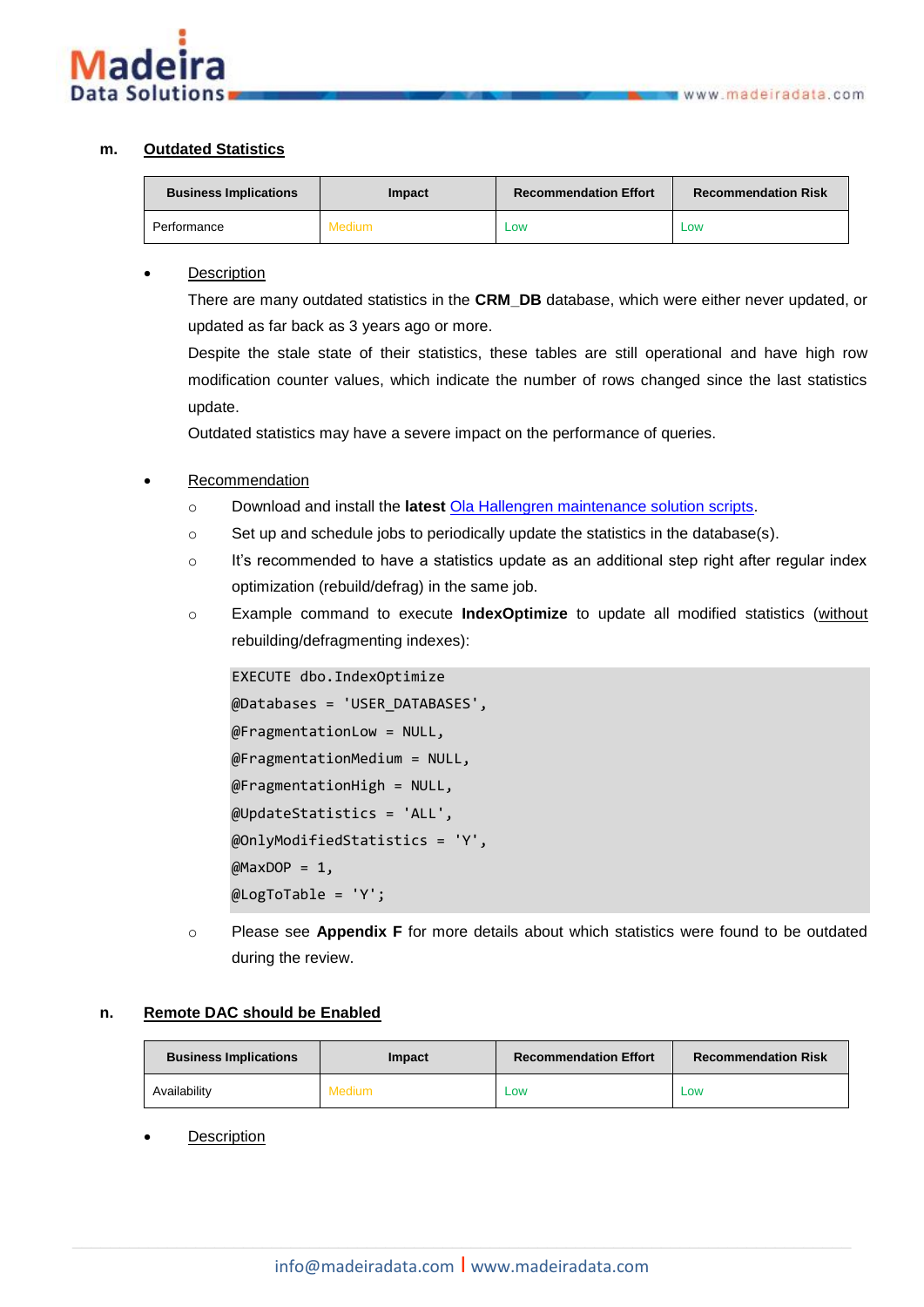

SQL Server provides a special diagnostic connection (**dedicated administrator connection**) for administrators when standard connections to the server are not possible. This diagnostic connection allows an administrator to access SQL Server to execute diagnostic queries and troubleshoot problems even when SQL Server is not responding to standard connection requests.

The configuration in question ("**remote admin connections**") determines whether the SQL Server would allow such connections to be made **from outside the instance**. If it's turned off, then DAC connections can only be made to "**localhost**".

- **Recommendation** 
	- o Rule of thumb: in clustered environments, the setting should be enabled. Otherwise, it should remain disabled.
	- $\circ$  However, in most cases, the customer would prioritize their server availability rather than its security. Therefore, in the vast majority of cases, **this setting should always be enabled**.
	- o The setting can be enabled by running the following script:

```
sp configure 'remote admin connections', 1;
GO
RECONFIGURE;
GO
```
## <span id="page-17-0"></span>**o. Maintenance History Cleanup Jobs not Scheduled**

| <b>Business Implications</b> | Impact        | <b>Recommendation Effort</b> | <b>Recommendation Risk</b> |
|------------------------------|---------------|------------------------------|----------------------------|
| Performance<br>Availability  | <b>Medium</b> | Low                          | LOW                        |

**Description** 

We can see that the Ola Hallengren maintenance solution is already installed on your servers. However, some of the related history cleanup jobs are not scheduled.

This oversight may cause some "bloating" of the job history data in MSDB as well as maintenance output files in your SQL Server's LOG directory.

That, in turn, can make it difficult to troubleshoot job execution history (because it would take a long time to open the relevant tables and/or directories), not to mention the unnecessarily wasted disk space.

## **Recommendation**

- o Add a schedule to the relevant jobs that are missing a schedule:
	- On the **Primary** server:
		- **Output File Cleanup**
		- **sp\_delete\_backuphistory**
	- On the **Secondary** server: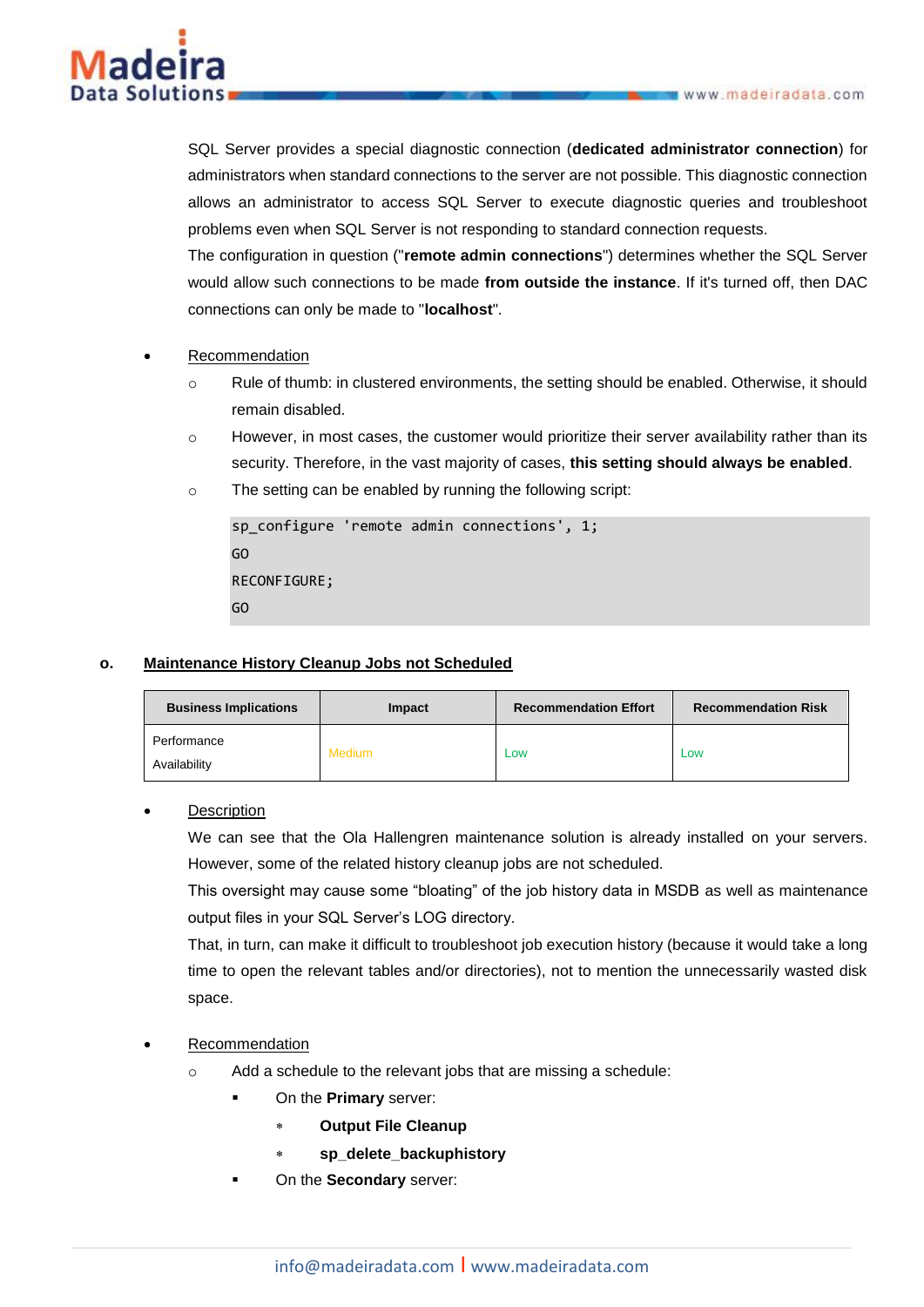

#### **sp\_delete\_backuphistory**

**sp\_purge\_jobhistory**

# <span id="page-18-0"></span>**p. Intermittent Availability Group Disconnections**

| <b>Business Implications</b> | Impact | <b>Recommendation Effort</b> | <b>Recommendation Risk</b> |
|------------------------------|--------|------------------------------|----------------------------|
| Performance                  | Medium | Medium                       | Low                        |

## **Description**

Based on the SQL Server Error Log, and the AlwaysOn Health extended events session, there are intermittent disconnection events between the Availability Group replicas.

Example error message in the logs:

A connection timeout has occurred on a previously established connection to availability replica 'CRM01-PRD' with id [FC395142-21E0-402E-91B7- D6D002D9872F]. Either a networking or a firewall issue exists or the availability replica has transitioned to the resolving role.

#### These errors could also be a cause for **intermittent job failures**.

The errors seem to indicate some kind of latency issue between the replicas which may have something to do with the network. But the exact root cause is currently unclear.

## • Recommendation

- o Do whatever can be done to reduce the bandwidth demands between the servers, by minimizing the amount and/or rate of data modifications on the primary server.
- o Troubleshoot possible network latency issues. Please check the network bandwidth between the two data centers, and see if anything can be done to increase it.
- $\circ$  If the latency issues cannot be resolved, consider making timeout threshold settings more lenient (the current **Session Timeout** setting for the **WSFC** is **10 seconds.** You could increase it to something like 40 seconds, for example).

## <span id="page-18-1"></span>**q. Foreign Keys without Matching Indexes**

| <b>Business Implications</b> | Impact | <b>Recommendation Effort</b> | <b>Recommendation Risk</b> |
|------------------------------|--------|------------------------------|----------------------------|
| Performance                  | Medium | Medium                       | Low                        |

## **Description**

Multiple tables were found to have un-indexed foreign key columns.

These tables may have a significant performance impact when the data in the "parent" table of the foreign key is deleted or joined with its "child" records in a query.

## • Recommendation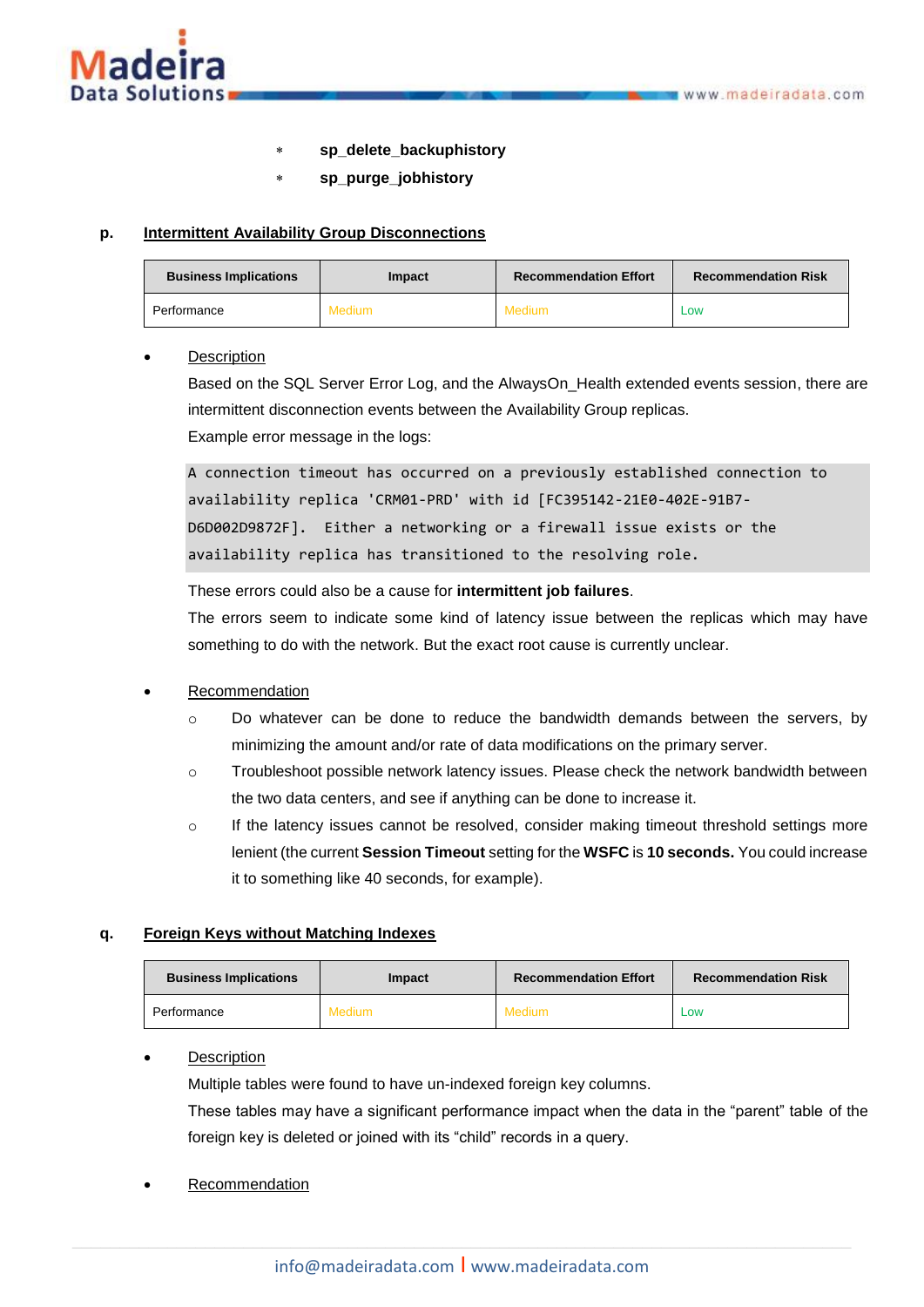

- o Consider creating indexes for these tables, as detailed in the attached Excel file (see **Appendix B**).
- $\circ$  Note that some of these foreign keys may not necessarily require an index if we're to assume that the parent table always remains unchanged. Please review each recommendation accordingly before applying any remediation script.

# <span id="page-19-0"></span>**r. Tables with High Unused Space Percentage**

| <b>Business Implications</b>       | Impact        | <b>Recommendation Effort</b> | <b>Recommendation Risk</b> |
|------------------------------------|---------------|------------------------------|----------------------------|
| Performance<br><b>Cost Savings</b> | <b>Medium</b> | Medium                       | Low                        |

## **Description**

There are a few tables, specifically in the **CRM\_DB** and **Optimus** databases, that have high unused space percentages. This can happen when a table has a high deletion/update rate, and/or when these tables are heaps (without a clustered index), and/or when the FILLFACTOR setting is too low.

# **Recommendation**

- o Consider creating a clustered index for the tables which are heaps.
- $\circ$  Review the FILLFACTOR setting on these tables/indexes and if it's not 100, consider changing it.
- o Consider rebuilding the indexes of the tables to reclaim the unused space.
- o Review the usage methodology of these tables, and see if it can be improved. For example: Replace DELETE+INSERT logic with a simpler and better-focused UPDATE/MERGE logic.
- o Consider implementing Table Partitioning for the tables that are periodically deleted based on time.

## <span id="page-19-1"></span>**s. Tables with High Data Compression Savings**

| <b>Business Implications</b> | Impact | <b>Recommendation Effort</b> | <b>Recommendation Risk</b> |
|------------------------------|--------|------------------------------|----------------------------|
| Performance<br>Cost Savings  | Medium | Medium                       | Low                        |

Description:

Several tables in the CRM\_DB database may significantly benefit from Data Compression. We've performed a data compression savings estimation check and found that as much as 144 GB could potentially be saved in disk space utilization if we are to apply compression in the right places. See **Appendix C** for more details.

It should also be noted that these recommendations are based on the **current** usage statistics in your database. If you're able to improve your database operations by minimizing the rate at which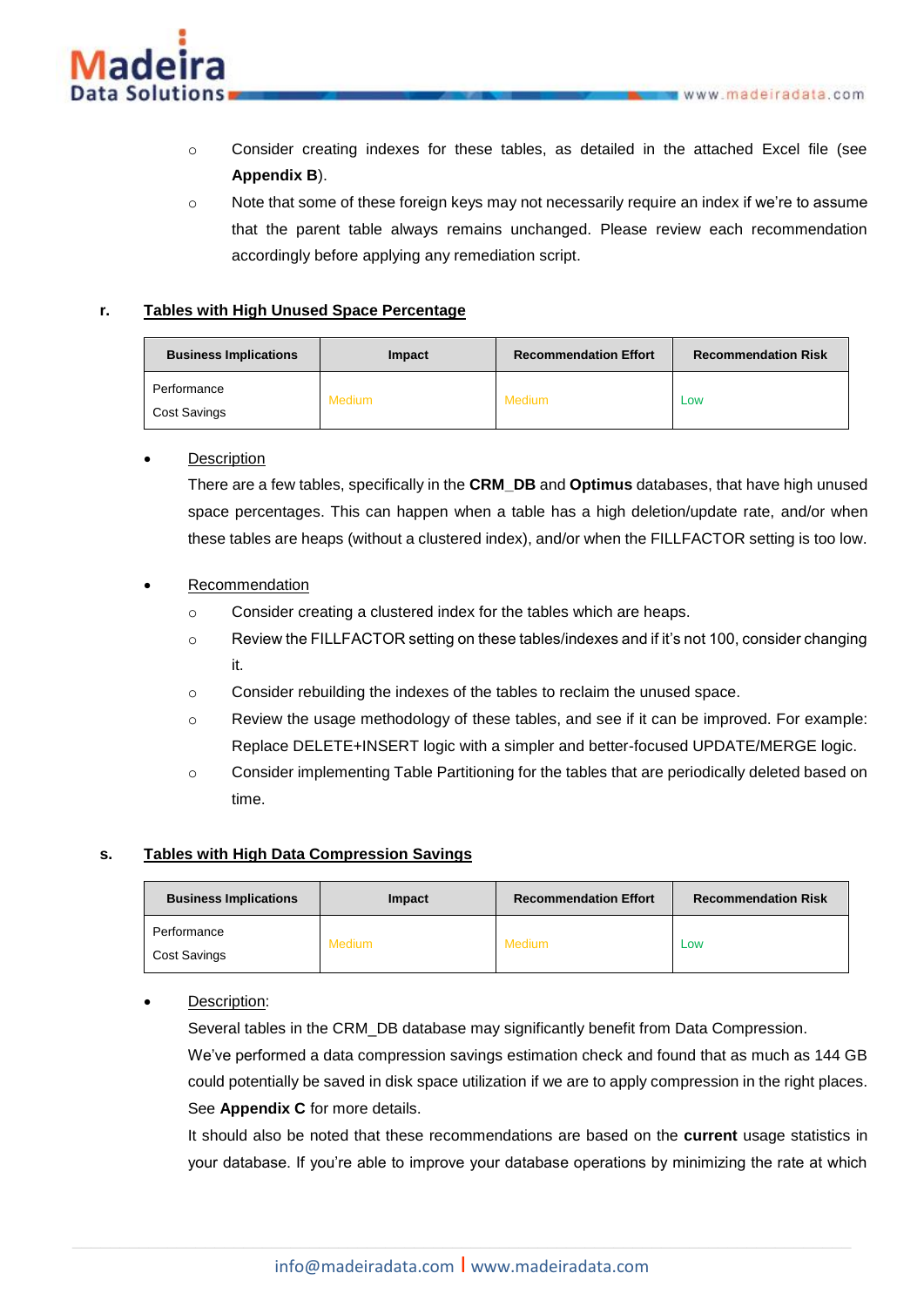

data is updated or deleted, then even more opportunities for data compression could potentially be found.

In general, data compression in SQL Server can improve not only disk space utilization but also disk IO performance and memory buffer utilization. This is because data compression is retained for the pages in the memory buffer as well, and the more you can fit in a data page – the fewer operations would be needed for retrieving the same amount of data (both for disk IO and memory buffer).

The "price" to pay for data compression comes in the form of somewhat increased CPU utilization since SQL Server has to automatically compress and decompress each data page that it accesses. The rate of this CPU utilization increase depends mostly on the update rate of compressed data, which is why it's important to carefully analyze the compression feasibility of each table based on its usage stats (which is exactly what was done as part of this check).

[More details here.](https://www.madeiradata.com/post/how-to-effectively-compress-your-data-in-sql-server)

#### • Recommendation:

- o Rebuild the relevant indexes with data compression, as detailed in **Appendix D**.
- $\circ$  If the tables in question are too big, and/or your maintenance windows are too short, you may run the remediation script in stages, limiting its execution to specific days or times of day, until all relevant indexes are compressed as needed.
- o Note that this check was only performed on the **CRM\_DB** database. If you wish to perform the same check for other databases as well, you may use the following T-SQL script: [https://github.com/MadeiraData/MadeiraToolbox/blob/master/Utility%20Scripts/ultimate\\_com](https://github.com/MadeiraData/MadeiraToolbox/blob/master/Utility%20Scripts/ultimate_compression_savings_estimation_whole_database.sql) [pression\\_savings\\_estimation\\_whole\\_database.sql.](https://github.com/MadeiraData/MadeiraToolbox/blob/master/Utility%20Scripts/ultimate_compression_savings_estimation_whole_database.sql)

# <span id="page-20-0"></span>**t. Large Heaps (Tables without Clustered Indexes)**

| <b>Business Implications</b> | Impact        | <b>Recommendation Effort</b> | <b>Recommendation Risk</b> |
|------------------------------|---------------|------------------------------|----------------------------|
| Performance                  | <b>Medium</b> | Medium                       | Medium                     |

## **Description**

There is a large number of large "Heap" tables across multiple databases.

Heap tables are generally bad for performance and maintenance.

For more info please refer to the following:

[https://eitanblumin.com/2019/12/30/resolving-tables-without-clustered-indexes-heaps/.](https://eitanblumin.com/2019/12/30/resolving-tables-without-clustered-indexes-heaps/)

## • Recommendation

- $\circ$  Consider creating clustered indexes for the heap tables, as detailed in the attached Excel file (see **Appendix A**).
- o The recommendations in the appendix are best-guess only, based on each table's structure and usage statistics. Please review and verify each recommendation before applying.
- $\circ$  Both remediation and rollback scripts are provided in the appendix, for your convenience.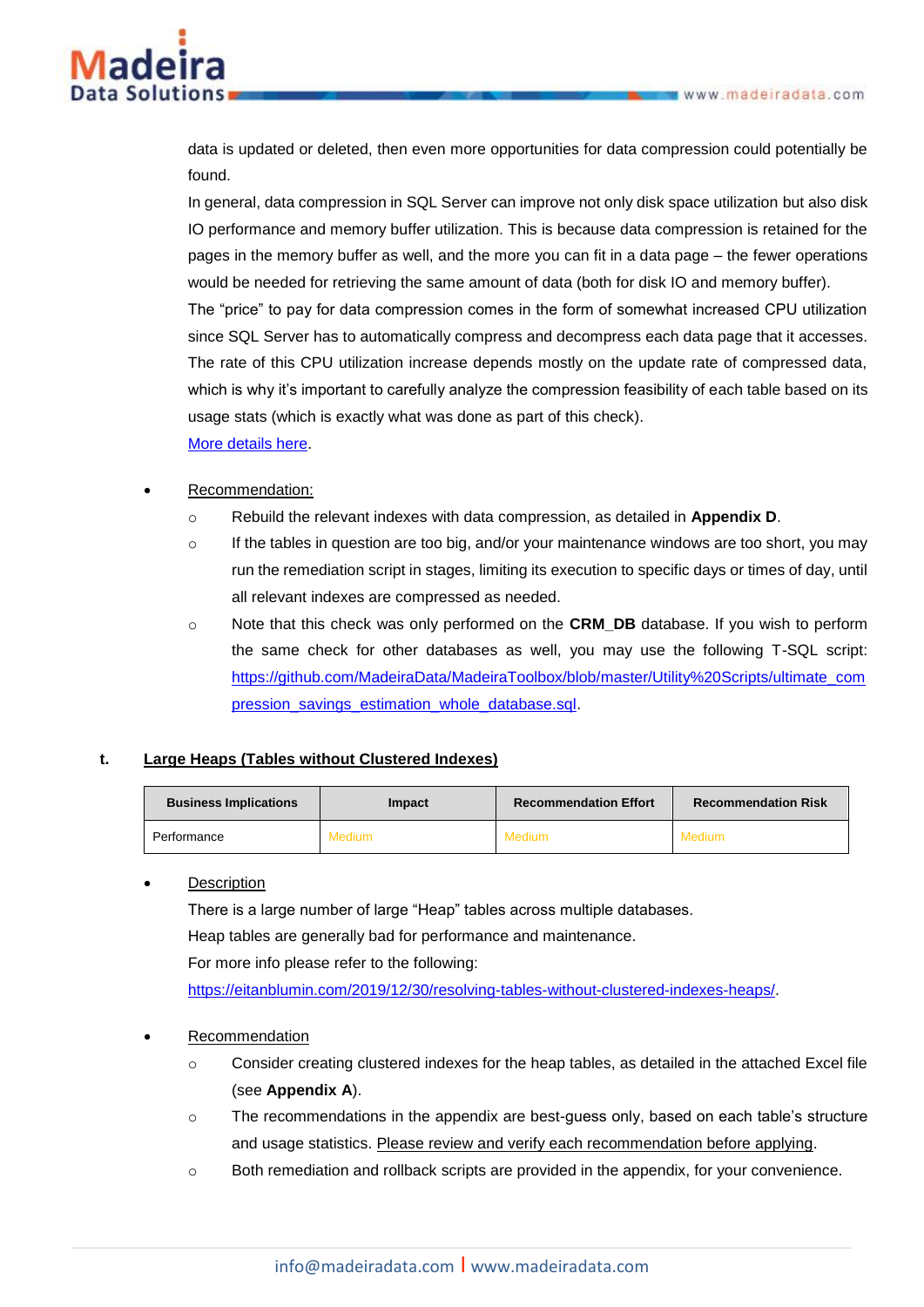

o Most of the heap tables in **CRM\_Workspace** could be dropped altogether (which I'm guessing due to the word "Test", "Temp", "Testing", or a person's name in the table names).

## <span id="page-21-0"></span>**u. DB Files Located on OS Drive**

| <b>Business Implications</b> | <b>Impact</b> | <b>Recommendation Effort</b> | <b>Recommendation Risk</b> |
|------------------------------|---------------|------------------------------|----------------------------|
| Availability                 | Medium        | Medium                       | Medium                     |

#### **Description**

The system database MSDB is located on drive C which also contains the operating system. Placing database files on the system volume puts the operating system in danger in case of DB overgrowth – which may result in server shutdown and difficulties to recover.

## • Recommendation

Consider moving MSDB to a different disk volume (will involve downtime maintenance). [Click here for more details.](https://www.sqlwatchmen.com/sql-server/safely-moving-msdb-sql-server/)

#### <span id="page-21-1"></span>**v. Redundant Indexes**

| <b>Business Implications</b> | Impact | <b>Recommendation Effort</b> | <b>Recommendation Risk</b> |
|------------------------------|--------|------------------------------|----------------------------|
| Performance<br>Cost Savings  | Medium | Low                          | Low                        |

## **Description**

In the **CRM\_DB** database, a few redundant indexes were found.

These are either duplicate indexes or indexes with key columns contained within the key columns of other indexes.

Every seek operation on these redundant indexes can also be handled by one or more other indexes, which is what makes them redundant. In addition to unnecessary storage occupancy, they are being updated in each maintenance performed, making it a bit longer than needed.

## • Recommendation

o Check if further information is available for the following indexes:

| Schema | <b>Table Name</b>        | <b>Redundant Index</b> | <b>Containing Index</b>        |
|--------|--------------------------|------------------------|--------------------------------|
| dbo    | <b>NotAllowedContact</b> | ID                     | CardHolderId                   |
| dbo    | CampaignTestLog          | CycleID                | LanguageID                     |
| dbo    | ContactHistory           | ix CardholderID        | IX ContactHistory CardholderId |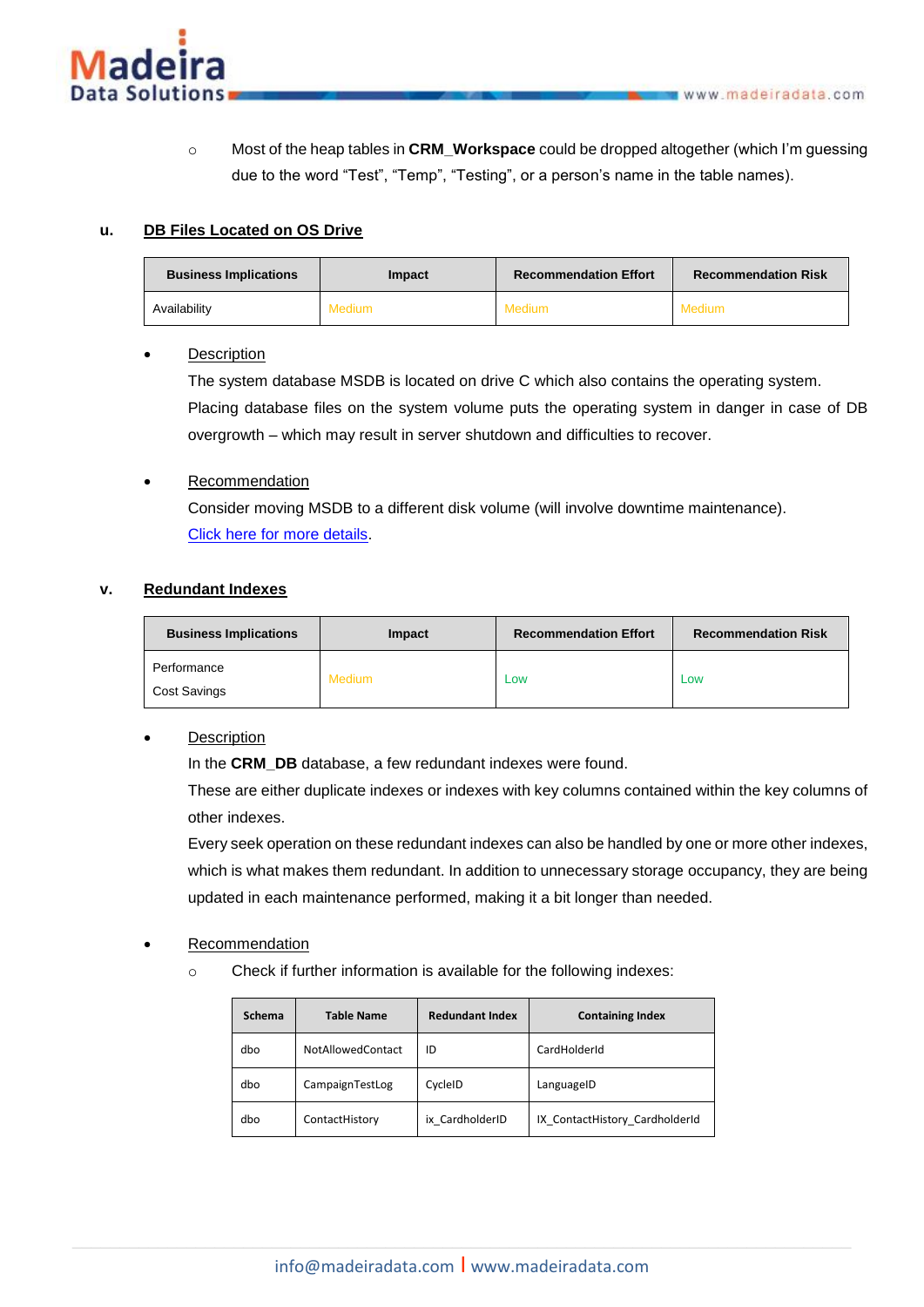

 $\circ$  If possible, create a dropping plan for the relevant indexes, preferably using long time intervals between them to allow beneficial rollback in case of need.

#### <span id="page-22-0"></span>**w. Orphaned Database Users**

| <b>Business Implications</b> | Impact | <b>Recommendation Effort</b> | <b>Recommendation Risk</b> |
|------------------------------|--------|------------------------------|----------------------------|
| Security<br>Availability     | Low    | ∟ow                          | Low                        |

## **Description**

"Orphaned Database Users" happen when a Database User is no longer associated with its relevant Server Login. Users are mapped to their Logins by their **SID**, not by their names. And every time you create a new SQL Login, it receives a new, random **SID**.

Orphaned users often happen when the Server Login is deleted (even if it's recreated later), or when the database is moved or restored to a different SQL Server. You can find some more info on it in this [article from Microsoft.](https://docs.microsoft.com/en-us/sql/sql-server/failover-clusters/troubleshoot-orphaned-users-sql-server)

## **Recommendation**

- o [Use the T-SQL script provided in this](https://eitanblumin.com/2018/10/31/t-sql-script-to-fix-orphaned-db-users-easily/) link to automatically detect all orphaned database users in the server, and generate remediation commands for them, based on the following use cases:
	- If a SQL login already exists with the same name, modify the database user to be linked to that login.
	- Otherwise, drop the database user.
	- If the orphaned user is the owner of database schemas and needs to be dropped, then a script is also generated to first transfer the ownership of its schemas to [dbo].
- o The best solution for this problem is to have consistent SIDs to your Logins across all your SQL Servers. So that even when a database is moved/replicated to a different server, it could still use the same SID that it was created for. And also, when you recreate a previously deleted Login, you'd need to create it with the same SID that it originally had.
- o You may use the "**[sp\\_help\\_revlogin](https://support.microsoft.com/en-us/help/918992/how-to-transfer-logins-and-passwords-between-instances-of-sql-server)**" stored procedure published by Microsoft to generate CREATE LOGIN scripts that maintain the original login SIDs. One drawback of this procedure, though, is that it only provides the creation script for the Login itself, but not for its permissions, roles, etc.
- o If you ever need to migrate Logins from one SQL Server to another, including their roles and permissions and such, I recommend the easy-to-use Powershell library "**[dbatools](https://dbatools.io/)**" which contains the cmdlet **Copy-DbaLogin**. [More info here.](https://dbatools.io/functions/copy-dbalogin/)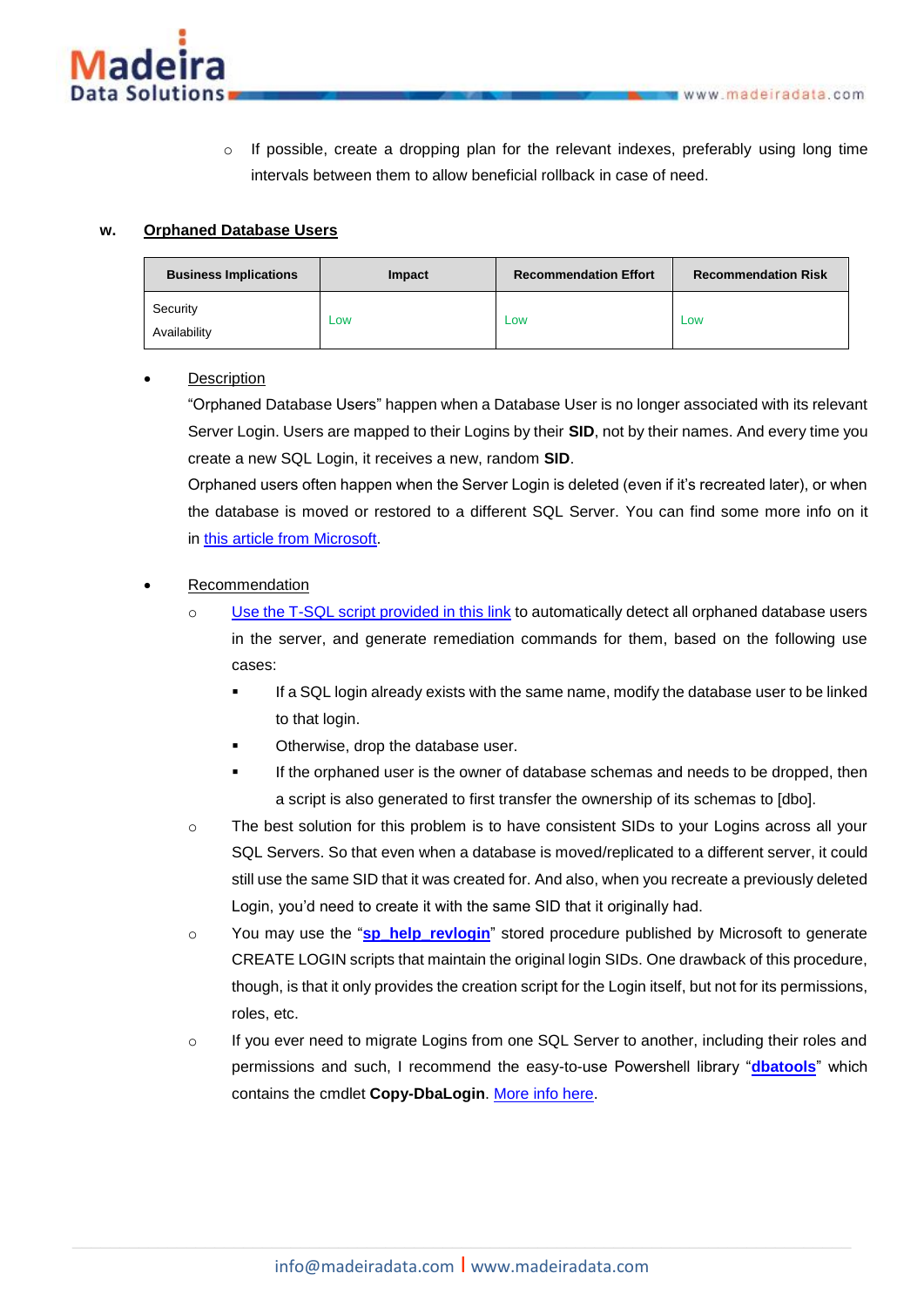

## <span id="page-23-0"></span>**x. Job Failover Solution for HA/DR**

| <b>Business Implications</b> | Impact     | <b>Recommendation Effort</b> | <b>Recommendation Risk</b> |
|------------------------------|------------|------------------------------|----------------------------|
| Availability                 | <b>LOW</b> | <b>LOW</b>                   | Low                        |

# **Description**

Currently, job failover for the Availability Group is implemented using a preliminary step in each job that checks whether the local instance is the primary. If it's not, then an error is raised and the job completes with success. This is an inefficient methodology and is difficult to maintain.

It fills up the MSDB database with useless job history "junk" and makes it difficult to troubleshoot actual execution failures of these jobs.

# **Recommendation**

- o We recommend using the "Master Control Job" methodology instead, where a single job controls the enabled/disabled status of all HADR-dependent jobs based on HADR role change events.
- o The following open-source solution was developed by Madeira Data Solutions and is publicly available for free. It is very robust and easy to set up: [https://git.madeiradata.com/mssql-jobs](https://git.madeiradata.com/mssql-jobs-hadr/)[hadr/.](https://git.madeiradata.com/mssql-jobs-hadr/)

## <span id="page-23-1"></span>**y. Tables To Be Deleted**

| <b>Business Implications</b> | Impact | <b>Recommendation Effort</b> | <b>Recommendation Risk</b> |
|------------------------------|--------|------------------------------|----------------------------|
| Performance<br>Cost Savings  | Low    | ∟OW                          | Medium                     |

**Description** 

The "**OldObjects**" database contains many tables with "**\_ToBeDeleted\_**" in their names, specifying a date, which is, I assume, the date at which they can be deleted. All of these dates are far in the past, and yet these tables still exist. Some of them are very large and unnecessarily take up disk space.

- Recommendation
	- o Drop these tables and free up space.

# **7. Appendix**

The following additional files are provided alongside this document:

- Appendix A HeapTables.xlsx
- Appendix\_B\_ForeignKeysUnIndexed.xlsx
- Appendix C DataCompressionSavingsDetail.xlsx